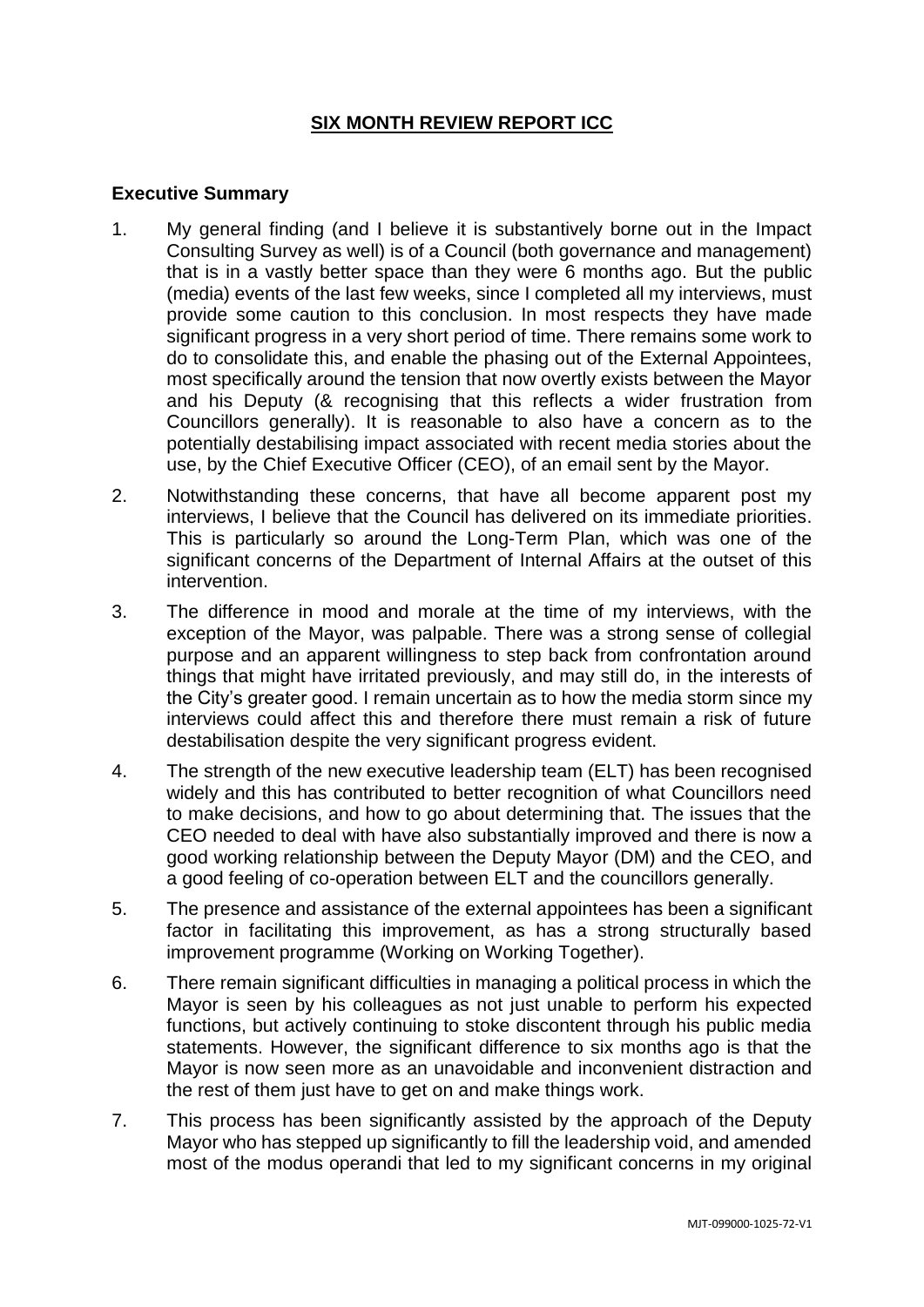report as to his suitability for the role. This has been recognised by almost all participants, whether governance or management. It is not without its ongoing tensions but they are much reduced in comparison with what was previously the case. However, events of the last few weeks have demonstrated an escalation in tension between the Mayor and his Deputy (which in part reflects a wider push back from Council to some of the mayor's public statements). This was already apparent in my interviews but it has become more publicly evident now. There is a view, by the Deputy Mayor and Councillors more widely, that where a statement about staff is inaccurate that there is a requirement as a good employer to challenge this.

- 8. In my recommendations I propose the progressive phasing out of the external appointees (EAs); recommend that the Project Governance Group (PGG) remains in place till the end of the term but that its membership be reconfigured to reflect the progressive removal of the EAs; and make some further suggestions for the Deputy Mayor to reflect on.
- 9. In summary, this is a Council that remains a work in progress but should be pleased (both governance and management alike) of the progress that has been made. The work of Council is being successfully done but their remains a residual concern that the public discord, if it flows through into how the rest of Council functions, could damage this again in the future.

#### **Terms Of Reference**

- 10. The TOR provided are reasonably general and are included as Appendix 1. I have chosen to summarise key points only here:
	- 10.1. "We have formed the view that the best approach to this is to review how the project as a whole is tracking".
	- 10.2. "It is also the initial review of the External Appointees".
	- 10.3. "We are particularly interested to hear your views on how you think the behaviours and relationships are changing and/or improving as they underpin everything and it was clear from your original report that these needed to improve".
	- 10.4. "We translated the recommendations from your report and the council resolutions into a "Plan on a Page" which we call our "Working on Working Together" (WoWT) framework. This is attached as Appendix C. The Council Charter is attached as Appendix D and the MoU setting out the role of the Deputy Mayor is attached as Appendix E. Are there any aspects you think we have missed and/or can you suggest any improvements?"
	- 10.5. "Is there any risk that we will not address any of your report's recommendations or their intent?"
	- 10.6. "We set out 5 outcomes in the ToR for the EAs and the PGG added another 2". "We would like your views on whether you think we are measuring the right outcomes? Are we on a path to achieving them? Where do you see the main challenges? How could we improve?"
	- 10.7. "What do you see as the main risks to delivery and what strategies or controls should we be putting in place to mitigate?"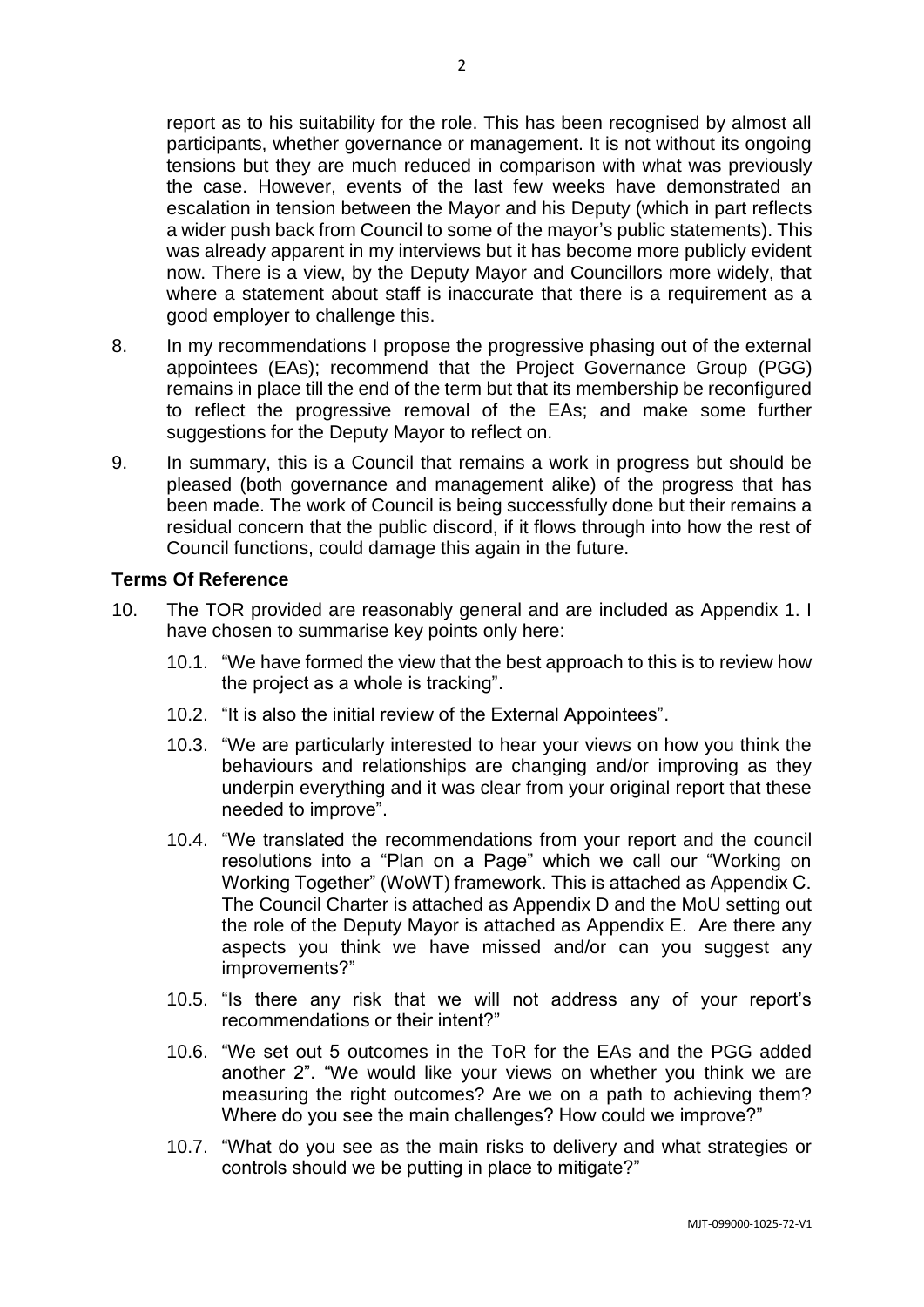#### **Process & Format of Report**

- 11. In order to provide some continuity and direct relationship to my original report I have chosen to address progress against the issues raised in that. I have followed a similar format to my original review:
	- 11.1. I have interviewed the Mayor and all City Councillors (bar one who chose to provide me with a written letter but declined to be interviewed), the two External Appointees (Lindsay McKenzie and Jeff Grant), plus the following members of the executive leadership team – CEO Clare Hadley, Peter Thompson (Executive Manager – Office of the CE), Steve Gibling (Leisure, Recreation & acting Customer & Environment Group Manager), Michael Day (Finance Group Manager) & Erin Moogan (Infrastructure Group Manager). In addition, I met with, or interviewed by phone, Bruce Robertson (Chair of Audit & Risk), Gore Mayor Tracy Hicks (from the perspective of regional relationships only), The Chair & CEO of the Invercargill Chamber of Commerce (as a major representative of external stakeholders), and Richard Hardie (key liaison between the Council and DIA) and Jane Parfitt (Advisor – Office of the Chief Executive).
	- 11.2. I had an interview framework which I used as a guide to review whether I felt we had covered the key aspects, rather than as a formal structured interview (Appendix 2).
	- 11.3. Every participant was advised that their comments to me would be confidential. This was qualified by me as being "to the extent that any ombudsman's ultimate interpretation of a refusal to make public, if subject to a LGOIMA request, was not in my control". I advised each participant that I would be making notes as I went.
	- 11.4. I have read the views and opinions of Councillors as expressed in media, and kept abreast of all media reporting of the ICC since my original report was presented. I recognise that, whilst expressed as their views, any individual elected member's, EA's, or staff member's comments will have been coloured by the perspective that the reporter chooses to take. Their value is not in those individual views per se but in the way in which they reflect the dynamics of this Council, its problems, and its progress on addressing those.
	- 11.5. I have reviewed some Council documents and where they have relevance, I have notated them in the body of the report.
- 12. I note for the sake of clarity that my observations are in most respects the views of those that I have interviewed. I have not attended Council meetings (with the exception of one PGG meeting) to observe Councillors and/or the Mayor in formal processes. I have attempted, at the risk of annoying the reader with repetition, to state where a comment is the observation/report of others. Where it is my view, based on those collected observations, I have said so. If at any point in the report I have failed to make that clear then this is an accidental omission and the reader should seek clarification from me directly.
- 13. I have chosen to structure the report around: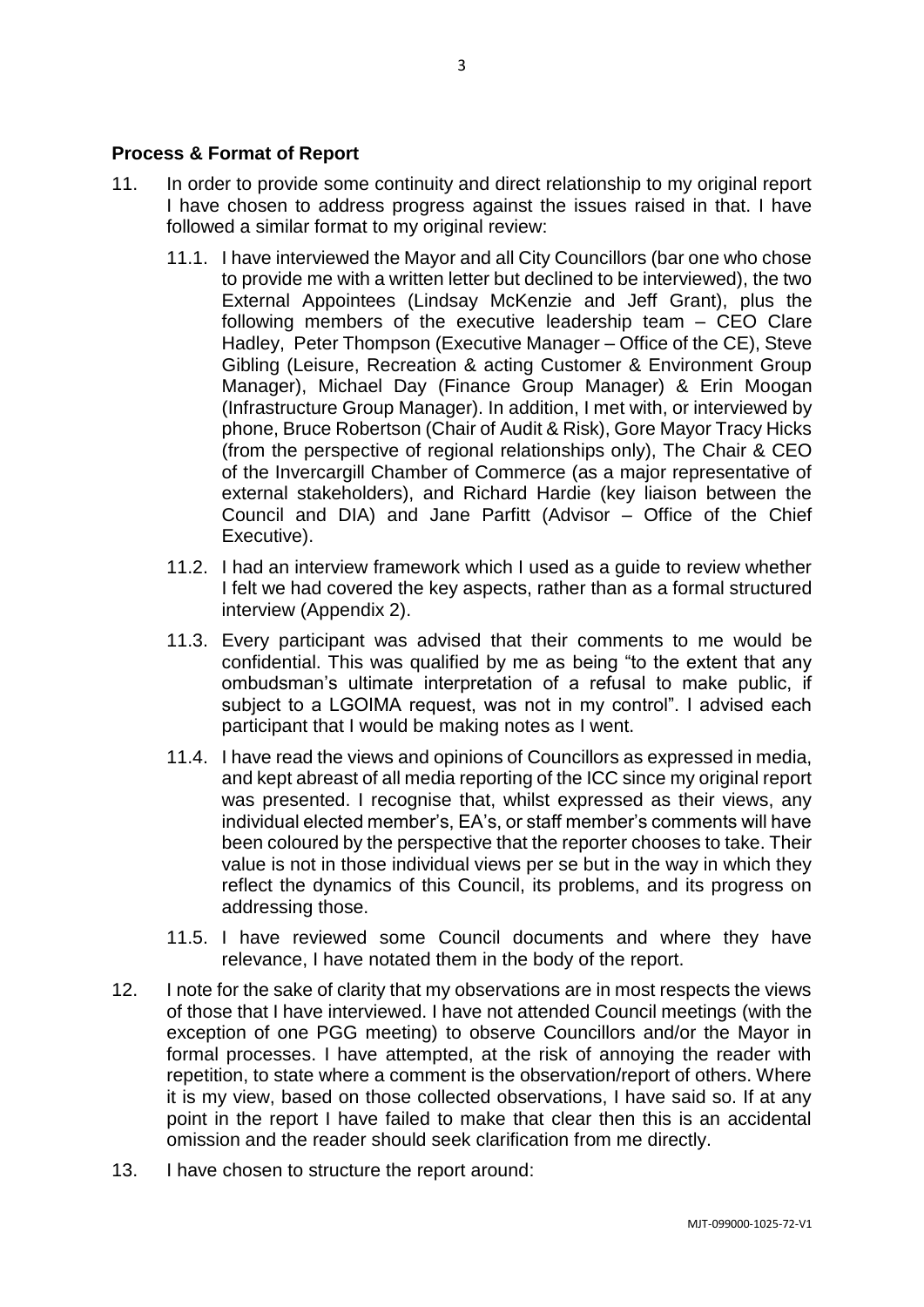- 13.1. Firstly, reviewing my original findings and progress (or otherwise) against them. This is primarily the subjective views of interviewees and my collected summary of those. It provides a good measure of overall progress as perceived by both elected members, management and external stakeholders.
- 13.2. Secondly, looking at the formal work programme (Working on Working Together). In this context I address most of the formal measures that have been put in place to address the concerns of my original report, and address what has worked and what is still a work in progress.
- 13.3. Thirdly, providing my views on appropriate next steps and "future direction".

## **PART ONE**

#### **Summary of Previous Concerns**

- 14. In my original review I highlighted the strained relationship that existed between Councillors and gave my view as to some of the key reasons for this. These included:
	- 14.1. The leadership void that existed around the table due to the difficulty that the mayor was having in delivering what would be considered normal Mayoral functions.
	- 14.2. The strained relationships between the Mayor and a succession of Deputies, highlighted by the resignation of then Deputy mayor Toni Biddle from both the Deputy's role and Council itself.
	- 14.3. A newly elected Councillor, Cr Clark, who had, in the view of most of his colleagues, been a significant cause of Council friction due to his manner of operating, perceived frequent relitigating of matters, over use of Notices of Motion, and use of the Media in a way that annoyed his colleagues and felt manipulative to many of them.
	- 14.4. The presence of a number of significant "Stone in the Shoe" issues that had remained unresolved over, sometimes, years, and around which there was significant discord, relitigating, and in which it was felt by many Councillors that Cr Clark (in particular but not solely) strayed too often into operational rather than governance roles. It also seemed to me that there was an absence of informal & formal structure around trying to understand the information needs of Councillors to resolve these issues by staff, processes to prioritise and schedule these works, and mechanism's for handling the understanding of Councillors for each other's different perspectives (and the associated reality that democracy didn't mean that everybody won).
	- 14.5. A number of instances of apparent leaking, an investigation into this, and Code of Conduct complaints that both reflected the poor collegial relationships and fuelled further deterioration.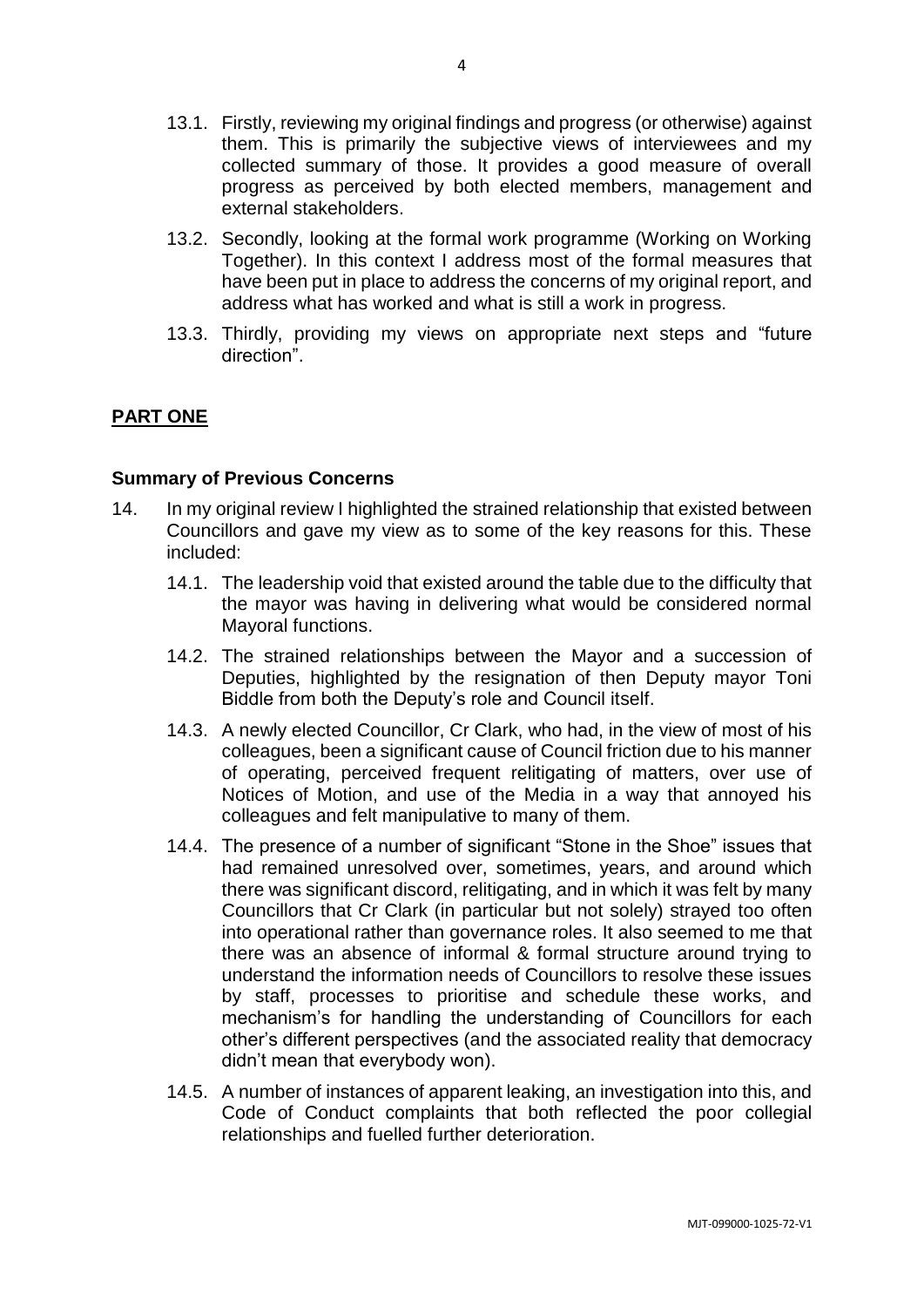- 14.6. A Council that was divided in its view as to the CEO and her manner of operating.
- 15. In the following sections I assess progress in these key areas.

## **Cr Clark & The Deputy Mayor Role**

- 16. I was overtly critical of Cr Clark in my original report (whilst also noting the very real strengths he brought to his role). He was a polarising personality who had adopted what I described as an "activist councillor" role. I also questioned Cr Clark's appointment by the Mayor to be his new Deputy to the extent of saying (amongst other comments):
	- 16.1. "His elevation to Deputy Mayor is likely (in my view) to risk further destabilisation of both governance and the governance/management relationship, unless he changes his approach to a more collegial one".
	- 16.2. "Because of the, to date, poor relationship between Cr Clark and both management and many Councillors, his appointment by the Mayor to the Deputy's position on the 20th of October, in my view, significantly heightens the risks of further governance discord and, possibly, governance failure".
	- 16.3. "Whilst Cr Clark has yet to be able to demonstrate how he will work with his colleagues as Deputy Mayor, I cannot help but worry that the Mayor's lack of insight into what is needed has resulted in him appointing the person least likely to enable a collegial path forward in my view (based on the views of Councillors, but acknowledging that these pre-dated his appointment)".
- 17. I detail the above quotes because I think it needs to be made very clear that Cr Clark has, in large part, reacted to my challenge by amending his mode of operating and is, in a difficult situation, providing significant de facto leadership. His overt change in operating mode has been noted to me by almost all Councillors. They speak highly of his work ethic and his apparent commitment to working with his colleagues, whilst retaining his right to his own views and political commitments.
- 18. He has developed a collegial working relationship with the CEO and both parties have commented to me on the vastly improved relationships. Cr Clark says that he spoke with both the DIA and the late Dave Cull (former mayor of Dunedin and President of LGNZ) following my report. He reports that they emphasised to him that the relationship with the CEO is the most important thing in developing a successful governance/management team. He reports reflecting on that, and what his part needed to be in it, and feels that the relationship has "vastly" improved. The CEO has similarly commented to me that they have a good working relationship now. For her part she feels at times that she is still "too much in governance" but the difference now is that Cr Clark understands the drivers of that, is involved, and they are able to discuss issues. Other councillors also noted the significant improvement in the relationship not just between the CEO and Deputy Mayor but between the Deputy Mayor and other management staff. There appears to be a far greater degree of respect between all parties and this has taken a great deal of tension out of the room. Small but important things such as advising management in advance of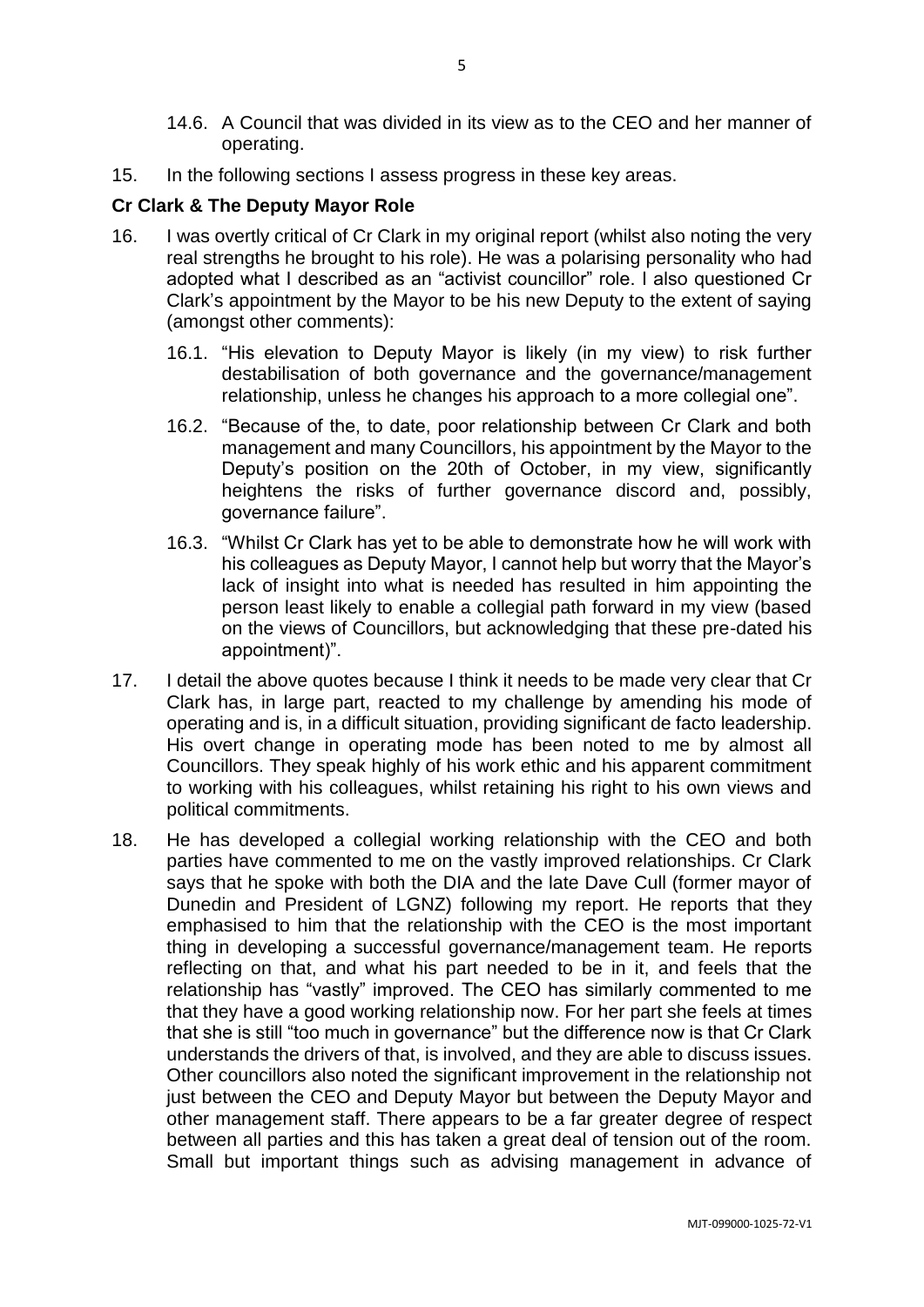questions that he might have, so they can be prepared to answer them in meetings, are further indicators of a more collegial approach.

19. There remain some issues but, to abuse an old Speights advert. "It's a hard job finding the perfect Deputy Mayor". His decision to vote against the whole LTP because he disagreed with a single significant aspect of it (the Museum timing) was seen by many as a reversion to the Nobby of old. Some Councillors (a few) take a view that the leopard has not changed his spots and there will be a reversion to poor behaviour sometime. But I think that misses the point. It is not about changing who and what you are, but about finding mechanisms that work for the collective good and thus enable democracy. By most reasonable measures one would have to conclude that Cr Clark has reflected and acted, and that his behaviour has been a major component in a significant improvement by this Council. A comment from one interviewed Councillor who previously felt differently is worth quoting:

> "Now get on very well with Nobby. He puts a lot of effort in. Still wants to relitigate things sometimes but not nearly as much. His heart is in the right place. Improved out of sight"

- 20. However, there is another significant material difference between the situation I reported in my original report and what is the case now. Whereas at the time he was appointed Deputy he expressed one of his goals as being to sit alongside the Mayor and assist him, the situation is far from that now. The level of frustration he feels with Sir Tim (and the role he perceives his partner, Ms Dutt, plays) is now significantly more evident publicly.
- 21. Whilst the Mayor has continued to put out a range of media comments since my original report that have annoyed his colleagues, they have largely, till recently, chosen to ignore them. It is clearly the case that the Deputy Mayor has now overtly lost patience with Sir Tim and has made it clear that he is no longer prepared to sit by whilst comments that he believes to be inaccurate, or wrong, are made by the Mayor. This is particularly so where statements may be made about staff and reflects a view that failure to respond could be seen as a derogation of duty as a "good employer". There is evidence that this reflects a more widely held view amongst Councillors of no longer being prepared to sit by when they feel statements are being made by the Mayor that are inaccurate (in their view or in actuality) or needlessly destructive. That is more materially evident now than it was a few weeks back and there is therefore increased risk for Council as a result. I think this primarily lies in:
	- 21.1. Further loss in public confidence.
	- 21.2. An increased risk that other Councillors, who may not agree with Cr Clark's in your face response to Sir Tim, (even if broadly supportive of a need to push back), may feel irritation at one or both parties, and that could lead to a resumption of internal discord.
	- 21.3. The possibility that the Deputy Mayor will no longer be prepared to stay the course given the increasingly difficult relationship that now exists between him and Sir Tim.
- 22. The latter bullet point statement is made given that part of my Terms of Reference (TOR) is to identify any risks going forward and, if there is one material risk that could have escalated, even between completing my interviews and the finalisation of this report, it is probably in this area. I think there are a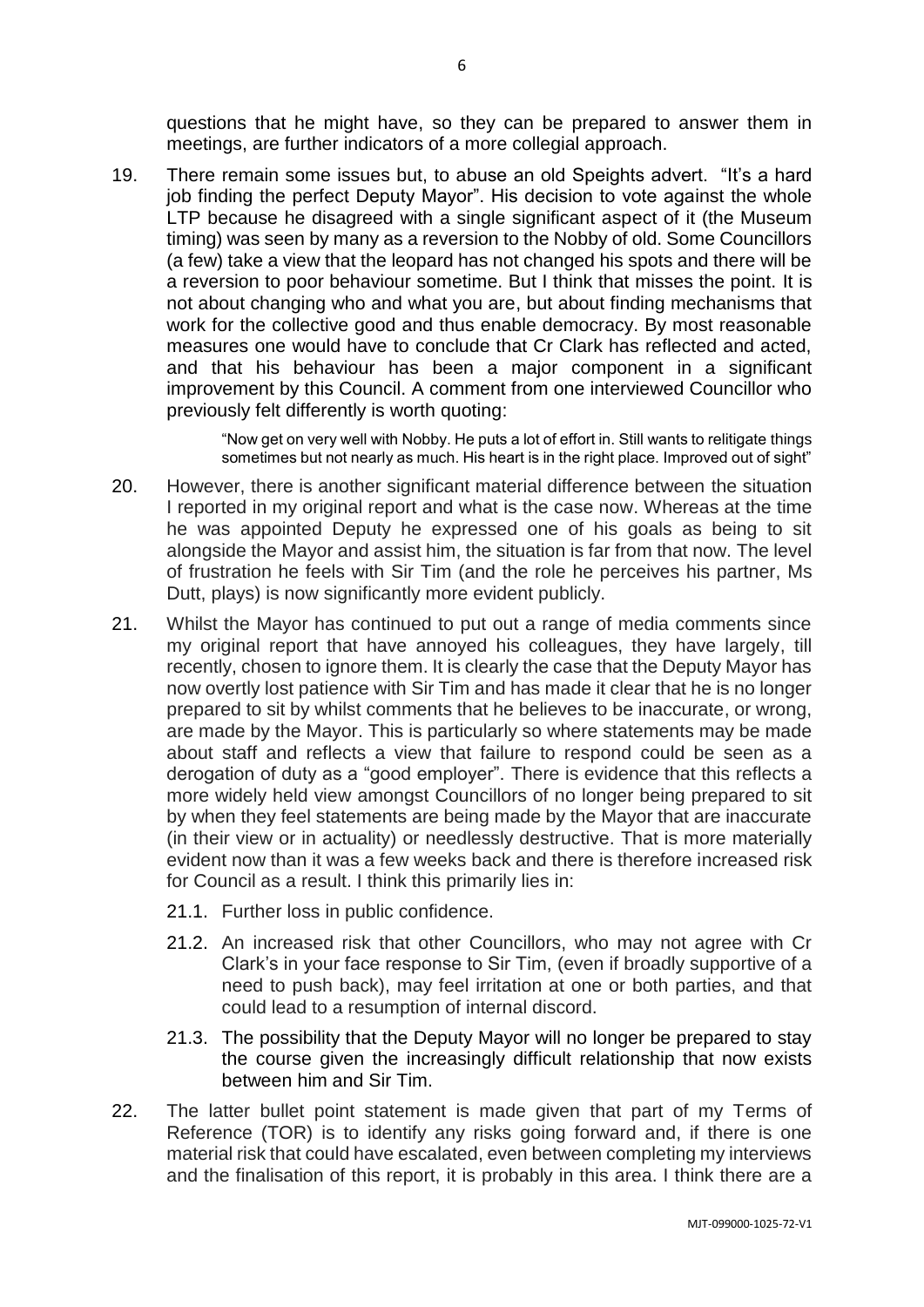number of Councillors that could step up to this role should that risk eventuate. However, it is unlikely that any of them would be someone that the Mayor would wish to appoint to the role. The Mayor, legislatively, has the right to propose the Deputy but Council do have the ability to reject that recommendation. I am not suggesting that this will come to pass but it is, in my view, a now increased risk. Should it occur then Council will need to unite around someone who can carry out the leadership role that Cr Clark has assumed, AND who has the time and energy to do so.

23. I will return to some things that I think the Deputy Mayor needs to continue to reflect on in the "future direction" section of the report.

## **The CEO & Management Team**

- 24. In my original report I made it clear that the CEO was seen differently by different factions of Council and that she also had a role to play in improving the situation. These matters were not primarily about competence (she was generally seen as very competent) but expressed themselves in concerns around:
	- 24.1. Getting in the "governance lane" too much. Examples being her de facto chairing of the Chairs meeting (reflecting the Mayor's reported inability to do this), and her perceived role in creating the two committees of the whole (from the previous four committee structure, which had enabled a kind of upper and lower house situation, with Councillors being able to relitigate decisions at Council that had previously been made by committees of a minority of councillors).
	- 24.2. A perceived inflexibility that meant she was at times in danger of winning the battle but losing the war.
	- 24.3. An absence of any working relationship with the Mayor.
	- 24.4. A perceived resistance to requests for what some councillors saw as legitimate requests for information (although my perception was that this had as much to do with the methods being used by the likes of Cr Clark, as it did with reluctance to be held to account).
	- 24.5. Her body language in meetings which was interpreted by others as attempting to influence outcomes or signal to supportive councillors.
	- 24.6. Being too quick to respond when time for reflection might result in a different outcome or at least a perception that consideration was being given to the other persons view.
	- 24.7. For all of these reasons, and possibly others, she was seen by a significant minority of Councillors as being a primary cause of their difficulties and some had a clear view that removing her would solve the problems (erroneously in my view, as stated at the time).
- 25. It is clear from the views of Councillors that the CEO has also reflected on these concerns and amended aspects of her behaviour. There were many comments from councillors that attested to this. One such quote:

"People have got used to Clare's style and feel. She has run the organisation with authority (with a small a) and has built a strong team around her. There is now a real confidence around the table about the management team. Clare doesn't interfere in meetings now. Not the texts etc that existed before".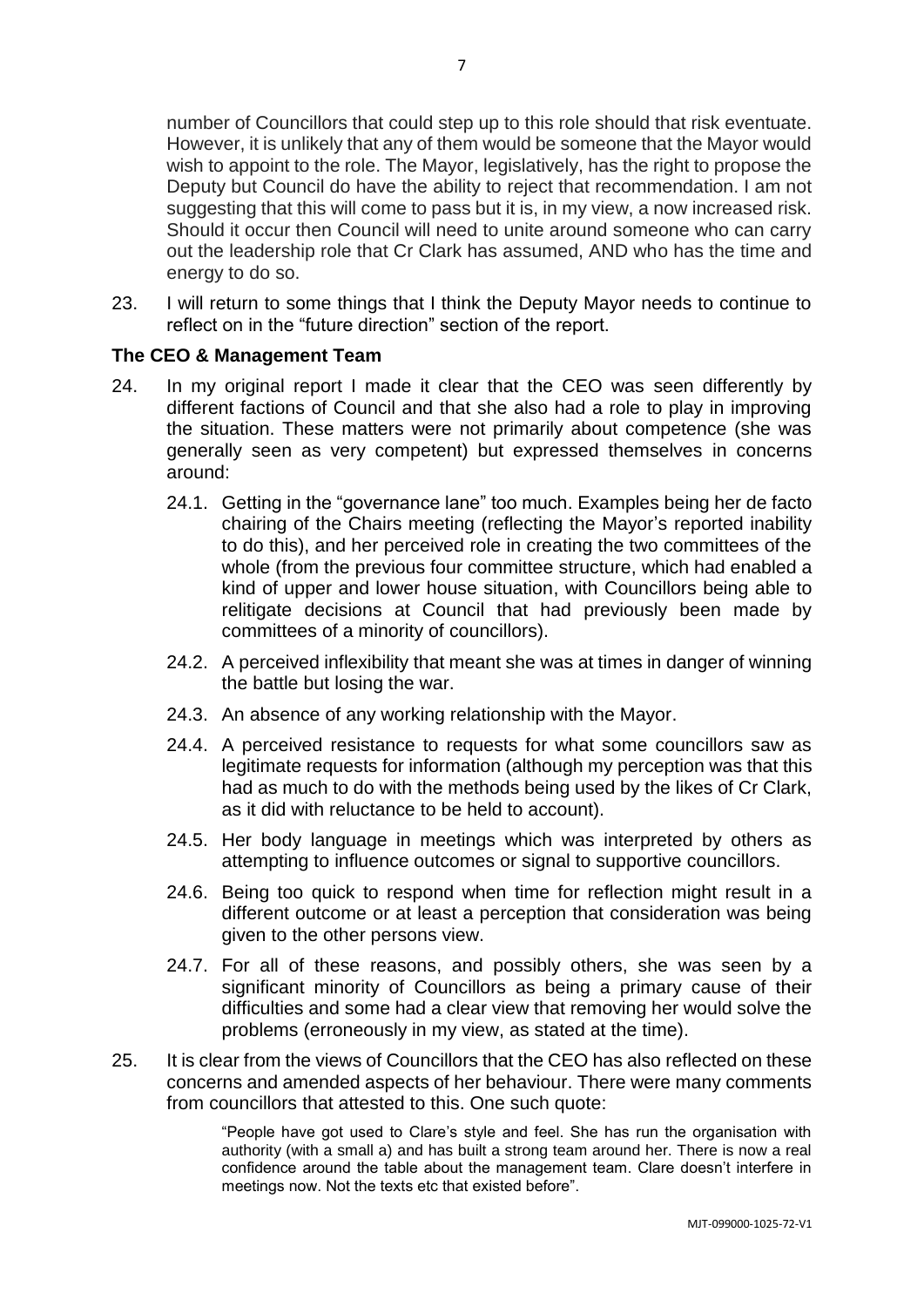- 26. Many Councillors spoke of the strength of the team that the CEO has built around her and it was a common view that this had allowed her to step back more and allow them to lead in their respective areas. There was palpable respect for the quality of the executive leadership team and a sense of relief that things had worked out as they had when it might have all blown apart.
- 27. My interviews with the exec team painted a similar picture. It is of note that they all started around the same time (the exec team is 100% different to the people I interviewed 6 months ago, some of whom were moving on, and some of whom were there only in a temporary role). This has meant that they have been able to build their own collective culture, rather than having to fit into an existing one. Two of the four I interviewed commented that in some respects the reported situation in Invercargill was an attraction in that:
	- 27.1. "It could only get better so didn't scare them";
	- 27.2. "Being part of a whole new team, and could create our own culture, was an attraction";
	- 27.3. "Exec is feeling like a team. All got thrown in the deep end together";
	- 27.4. "Ironically it was the situation that attracted them";

and a range of similar views. All report that they have bonded well as a team and that the CEO leaves them to run their own patch. They feel supported in their roles, not just by the CEO, but also by Councillors generally. They speak warmly of the CEO and generally hold similar views.

- 27.5. "Have seen a change in her. Has allowed things to flow. Been very supportive. Been good to bounce off, especially with regard to interactions with Councillors"
- 27.6. "I feel she has stopped reacting immediately. Allowing herself time to reflect".
- 27.7. "The exec team are being allowed to do their job and not being micro managed by Clare".
- 28. The exec team all feel that the LTP process was a significant project that facilitated bringing a more team environment to councillors and the collective governance/management team. Whilst they felt stretched due to the amount of work required in a short period of time, they all felt that the preparatory work with Councillors and the way in which Councillors involved themselves in this constructively was pivotal. There were a lot of workshops and they were well attended. Management focused on trying to understand the needs of councillors both collectively and individually to ensure that the right information got to them. This meant that discussions were informed and tended to flow well rather than there being lots of requests for further reports. Management's report of this process is absolutely aligned with the reports of Councillors in this regard.
- 29. I am aware, through the media, that there has been an incident around the use of a Mayoral email that found its way into the public arena. I am also aware that there may be a review into the process of what occurred. I am not privy to the details of this but I have endeavoured to seek some understanding of what occurred in case it might influence the general nature of my conclusions. Because this may be the focus of a separate review, and it is not within my TOR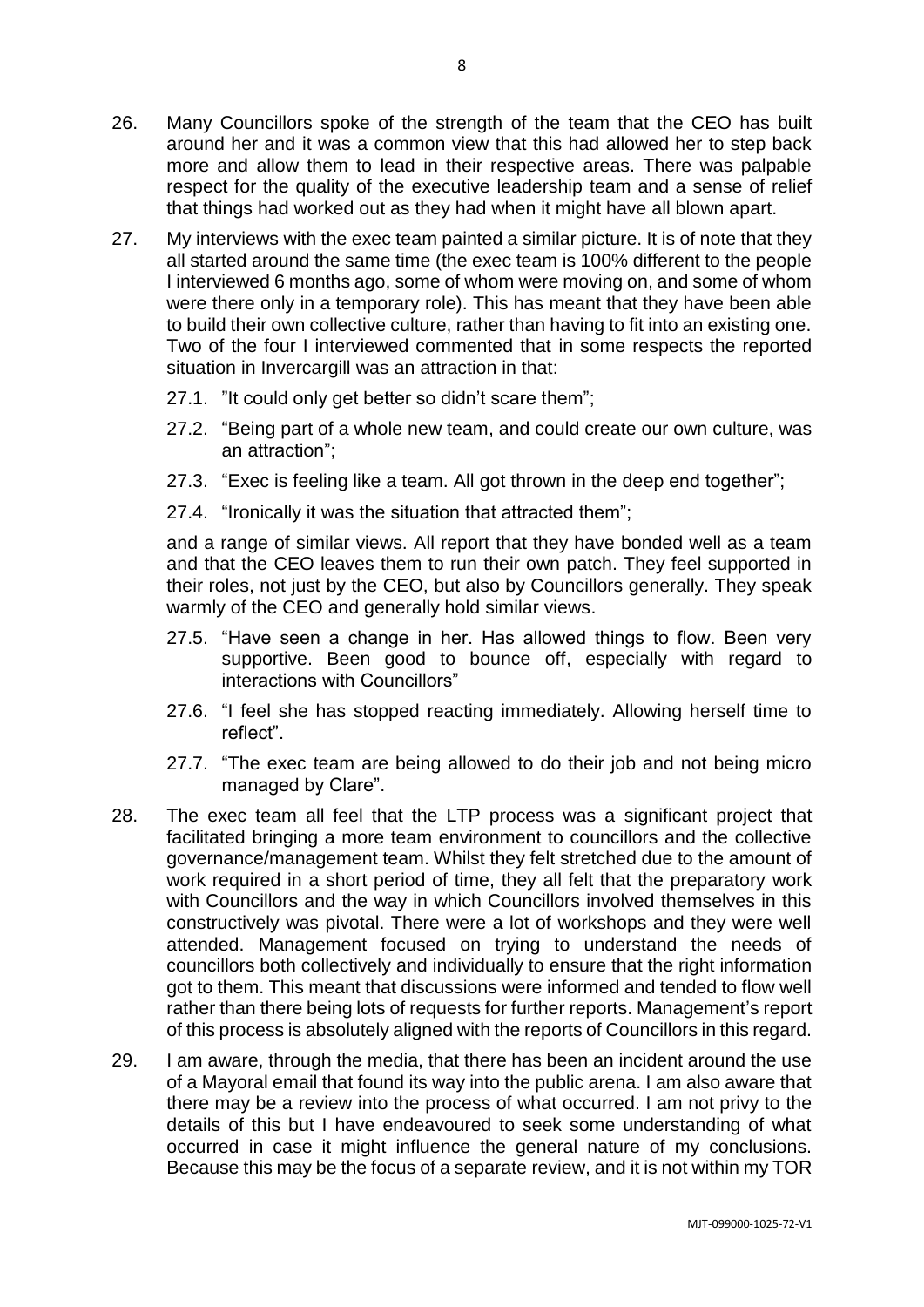to make such a review, I have not raised the matter with any of the apparent parties (which could include the CEO, The Mayor, staff, the Deputy Mayor, and possibly others for all I know). I cannot pass judgement on the appropriateness or otherwise of what has taken place without knowing the outcome of any review. Therefore, I contain my comments to whether I think this could impact the general conclusions I have drawn. I do not believe it does alter any of the conclusions that I have come to as a result of my direct investigation via interviews. These conclusions have widespread support from interviewees and I have confidence in them, but it would be inappropriate to ignore the fact that any such review could create risk for the Council.

## **The Stones In The Shoe (and the LTP)**

- 30. I previously identified a number of significant (mainly capital project) issues that had become a lightning rod for discontent and adversarial positions. I felt that if these could be removed as issues by dealing with them through an appropriate Long Term Plan process this would substantially assist with resolving other, more relationship based, problems.
- 31. There were a number of aspects to both the cause and resolution of this. To paraphrase:
	- 31.1. There seemed to be no process in place to enable Councillors to discuss (outside of a formal decision-making framework) what was important to them and what information they needed to enable them to make collective decisions.
	- 31.2. Staff were not sufficiently anticipating the nature of the information councillors wanted. This was leading to lots of questions of staff in meetings, often with an elevated level of aggravation, and demands for further reports that both exasperated other Councillors and harmed the relationship between governance and management.
	- 31.3. When decisions were being made there was frequent relitigating of past decisions due to a combination of some councillors being unprepared to respect a majority decision and a belief that "further information gathering would result in a different outcome".
	- 31.4. There was a tendency by some Councillors, Cr Clark being the prime example, to do their own research and struggle to distinguish between their role as governors and a role as a community activist or surrogate manager.
- 32. It is clear from the views of all Councillors and management that a very successful LTP process (under significant time constraints) has enabled major progress around these issues. Councillors speak highly of Management's collective role in this (at several tiers of the organisation). I note the progress here and what appears to be rated by all as a very successful outcome. I have already discussed some of the reasons why this was successful in my earlier section on the CEO and Exec, so will not repeat myself at length here as the reasons are the same. I will address later the "Why it was successful" part in my review of the actions Council has taken to respond to my report as part of the "Working on Working Together" framework.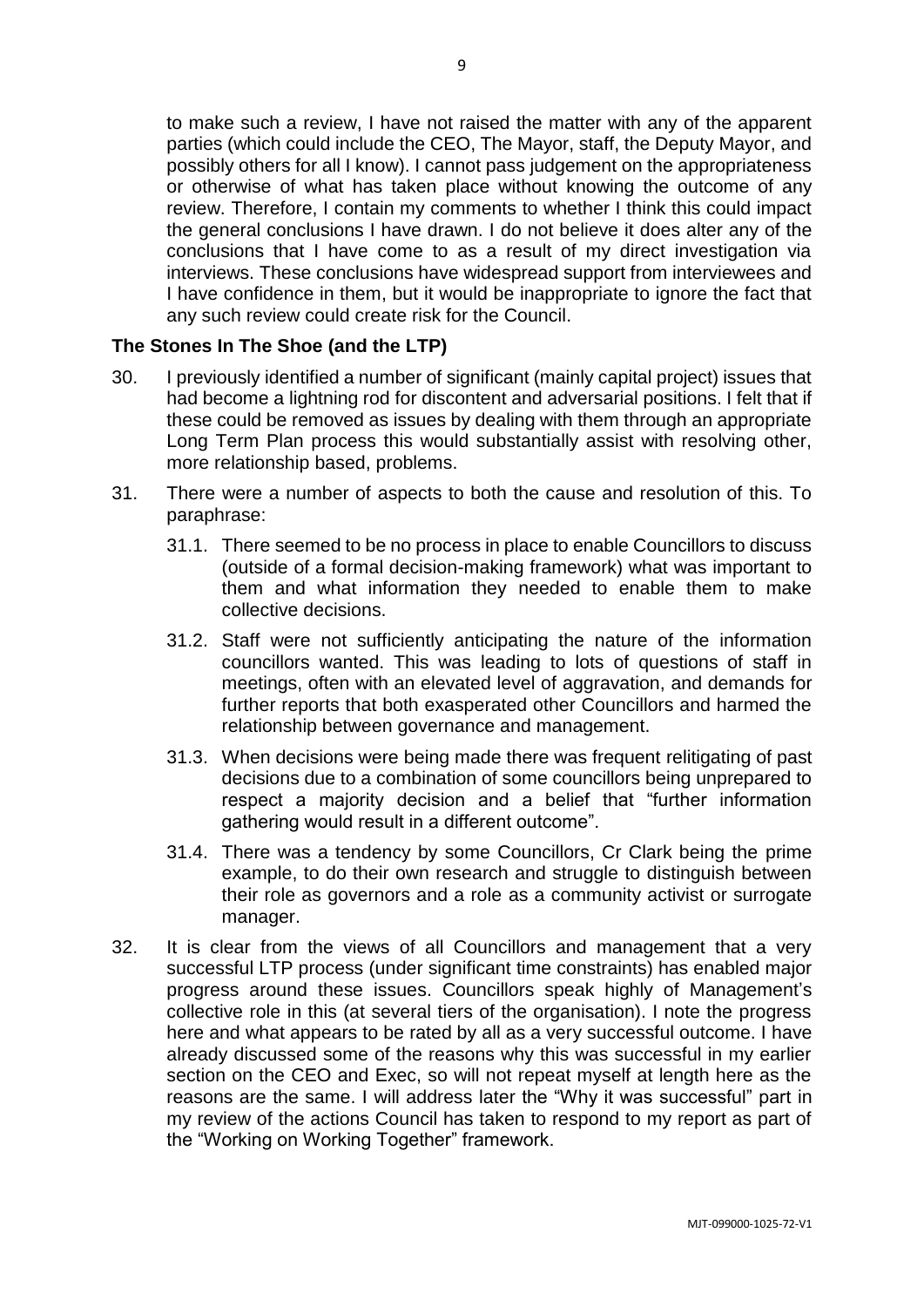#### **Regional Relationship Concerns**

- 33. At the time of my original report there were significant concerns around Invercargill's ability to be an effective part of a wider regional group due to the Mayor's reported difficulties. The solution suggested for this (and other matters) was to separate out what the mayor might continue to take prime responsibility for (mainly ceremonial and PR areas and the things that legislatively only a mayor could do) and those that might be assumed instead by the Deputy Mayor. I suggested a clear set of delegations for the Deputy Mayor that would enable someone else to represent the city either instead of, or in conjunction with, the Mayor. The attempted solution to this was a Memorandum of Understanding (MOU) between the Mayor and Deputy Mayor. My assessment of that MOU is that it was a well-intended, and generally sound, attempt to operationalise my recommendations. It foundered ultimately.
- 34. It is a matter of public record already that some of the dealings with Sir Tim around these kinds of matters are a process which, reportedly, also involves his partner. The Deputy Mayor says he chose to use the exit clause in the Memorandum of Understanding (MOU) when relations began to get difficult for him, in his mind, in dealing with the Mayor's partner over the MOU and its wording and then implementation. I make no judgement call on the rights or wrongs of the interactions and I note that, in feedback from key affected parties, she and Sir Tim deny that this is the case and state that her role is as nothing more than a supportive partner. This contrasts with the view of the DM about their interaction. Whether it is a matter of substance or style it is perceived as a real difficulty by the DM and others around the Council table.
- 35. There is a view now that the exit from the MOU was probably beneficial in that it removed a need for the DM to consult with the Mayor about matters that might also involve discussions with his partner. Council has authorised the Deputy Mayor to attend all meetings at which the city would wish to be represented and to report back to them. This occurs whether the Mayor is present or not. Councillors generally spoke well of the report backs that they receive from the Deputy Mayor, although some express a concern that there can be difficulties in determining what is information and what might be coloured by the Deputy Mayor's personal view. This is a matter that I will return to.
- 36. In order to get an independent sense of how things were working I spoke with Gore Mayor Tracy Hicks. He indicated that Invercargill was now well represented and integrated into the Southland Mayoral forum by both the Deputy Mayor and the CEO and that there were no concerns as to how that process was operating. From a Gore Council perspective in particular he indicated that the relationship was good and there was no lack of connection.

#### **General Collegial Relationships**

37. All Councillors interviewed, without exception, spoke of the improvement in general Council culture (I would qualify this with the obvious statement that Cr Lush was not able to have a before and after perspective due to his relatively recent election to Council). It was also not the view of the Mayor. Many commented that the original report had forced a collective rethink in both a formal (see section on Working on Working Together) and informal way, and this meant that all Councillors were more conscious of their own behaviours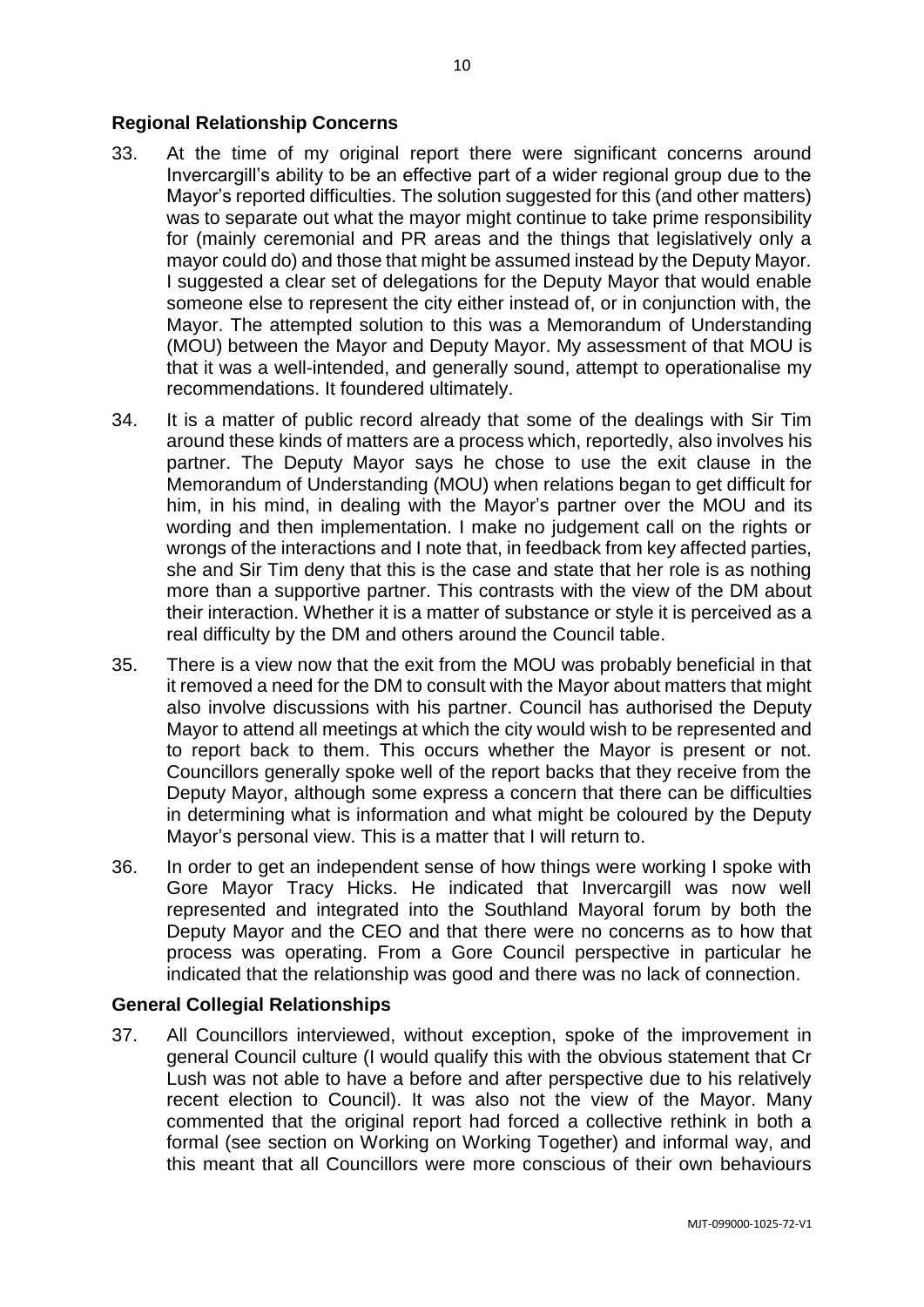and were making an effort to be more aware of how these were seen both by their colleagues and the public generally.

- 38. Almost all reflected on the benefit that the two external appointees had brought, in the sense that they modelled a degree of professionalism that they respected and wanted to emulate. But there was a general consensus that the changes I have discussed in the sections above had all contributed significantly to an improved situation. The "whole was greater than the sum of the parts" in this regard. There was a lot more happiness around the table and people who had previously been at loggerheads were now working more collegially.
- 39. All felt that the LTP process had been a real success and pointed to the workshops, in which they were able to understand the "what if's", and consequences, of various options, and the skilled way in which staff facilitated these processes as being significant. Rather than individual issues being debated (often with more heat than light) they felt that they were adopting a strategic approach – there was an opportunity to ensure that the right information was brought to the table for them to answer their individual questions and concerns; they were able to interact with staff in a less formal way to best understand prioritisation decisions; and they generally felt good about the public consultation process. All of these elements appear to have facilitated a much better functioning collegial approach.
- 40. This is not to suggest that all is sweetness and light. The Mayor's interactions with the media and what Councillors collectively see as a Mayoral side show, which crowds out any real public awareness of significant progress and competent outcomes, continues to grate. The Deputy Mayor's decision to vote against the adoption of the whole LTP because he lost a democratic vote around one issue was seen by many as a reversion to old ways of doing things (although there was a sense that, if unnecessary and inappropriate, it was done more respectfully than it might have been done 6 months ago). And the recent examples of leaking, particularly the leaks from the Risk and Assurance Committee (Sir Tim's reported musing about resignation and the leaking of an unredacted report from the EA's) has annoyed, and impacted once again on trust. The issue around the possibly inappropriate use of a mayoral email by the CEO has the potential to do likewise. However, the outcome has been less destabilising than it might have been 6 months ago. That should not reduce the concern however as to how damaging, for both Council and Councillors, leaks and public squabbles can be.

## **The Mayor & His Contribution**

41. The role of the Mayor, and his performance in that role, remains a difficulty for Council and there has been no change in my views around that (as formed from interviewees comments). The strong view of interviewees is that nothing has changed in regard to the identified concerns regarding the mayor since my original report. There is frustration from other Councillors about the way in which what many define as "the Mayoral sideshow" dominates media discussion at the expense of the very real progress that they believe (and which I endorse) has been made by Councillors and Management in significantly improving performance. Indeed, one Councillor (whom I would have seen as amongst the most supportive of the Mayor, and least supportive of the CEO, in the original report interviews) commented that "they had expressed a view then that the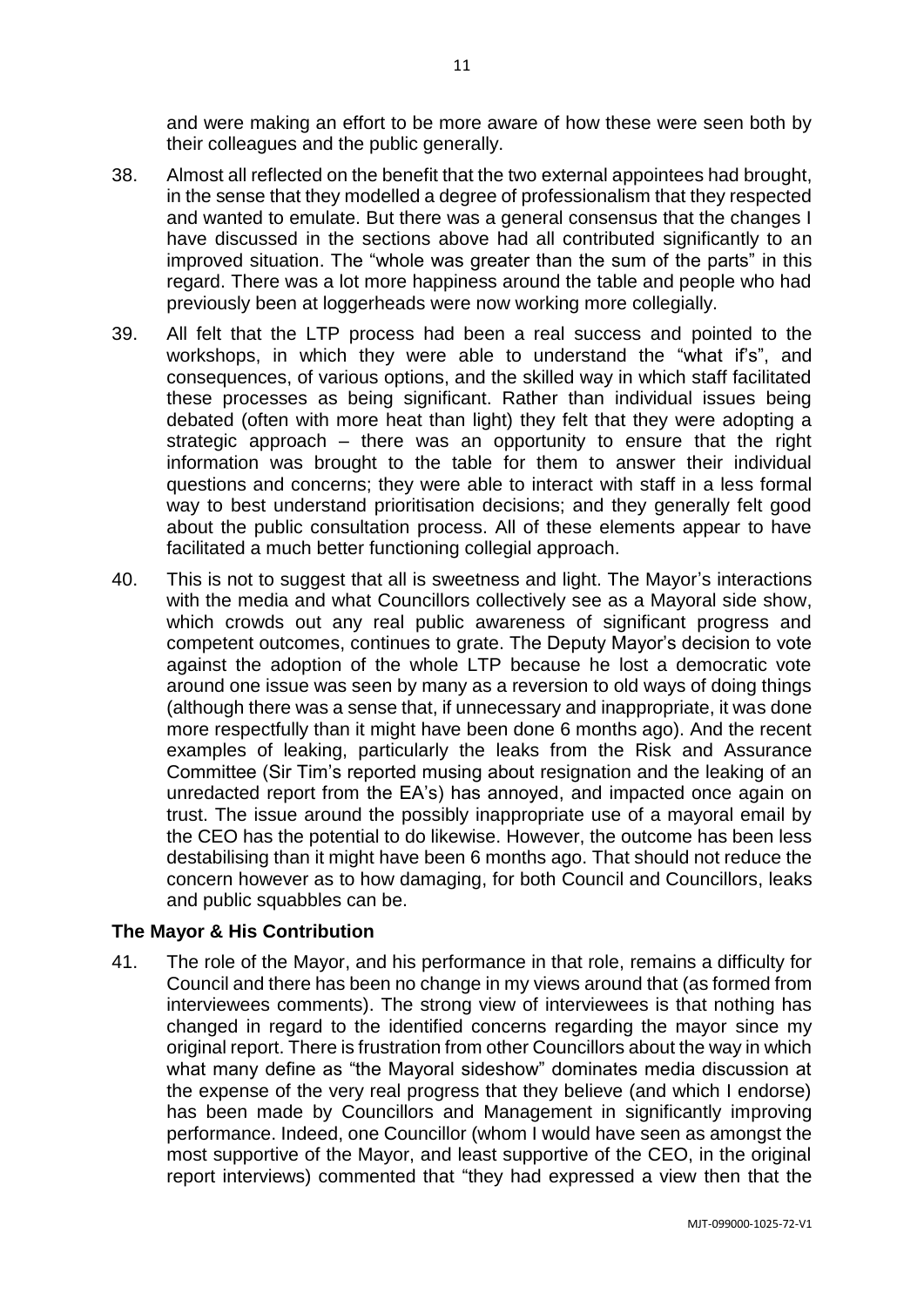problems were 20% The Mayor and 80% the CEO, but 6 months on would reverse those percentages".

- 42. There was significant resentment (from some) and resignation (from others) at the way in which the Mayor initially appeared to agree to the findings of my original report but then later publicly dismissed them. Sadly, but perhaps understandably in the light of my original report, he is seen by most Councillors and Staff interviewed as a difficulty they are stuck with and simply have to work around. There is more a sense of resignation now that the situation is what it is and the rest of them need to simply accept that there is little that can be done to change that and they need to get on with working out how to run a strong Council with both alternative leadership from the Deputy and Committee Chairs, and significantly better collegial and management relationships. It may be a case in part that "my enemy's enemy is my friend" but in some respects the difficulty around the Mayor has moved, in my view, from a major problem, to reinforcing a view that they need to just get on with it by working well together.
- 43. The Mayor continues to express a strong view that he is not provided with appropriate support and, more recently, he has characterised behaviour towards him as bullying. In regard to the former, the Deputy Mayor, other Councillors, and management all deny this is the case. They argue that where assistance has been offered it has not been taken advantage of, or the Mayor has been unable to benefit from it. Various examples have been put to me and would tend to support the view that there is a significant gap between what the Mayor sees as required and what he could realistically use.
- 44. Whilst I cannot attest to the presence or absence of bullying behaviour across the wider spectrum, it does seem to be the case that the mayor's own behaviour has resulted in significant reduction in support for him by colleagues. (EG., I noted earlier the contrast between Cr Clark's original stated wish to "sit alongside and support the Mayor", and his current approach of overtly challenging the Mayor in a public way). A small number of colleagues who were more supportive of him than others at the time of my original report have lost sympathy for a range of reasons. He finds himself now very isolated and the subject of media attacks both from within and outside Council. It is a lonely and distressing place to be and it is difficult not to feel considerable sadness for the position he is in. The strength of Cr Clark's public comments, the possible misuse of his email, and the uncertainty he expresses as to what he understood was happening with staff reviewing his email correspondence from his Mayoral account, could all contribute to an impression of bullying. Whilst I have not seen any evidence that would support the presumption of bullying there is a risk that continuing to respond to his public statements other than carefully, could appear like "kicking someone when they are down" and create a perception of that in the public's mind. Council might wish to reflect on that. I made the comment in my original report that the Mayor has appeared to adopt at times an approach of "putting out fire with gasoline". This means that he both continues to dominate media interest, and stimulate it. Whilst that is probably inevitable it does mean that the significant improvement that has been made at the ICC is seen by many Councillors as not being a focus, or where it is, it is a media afterthought. There is probably little that can be done about this but the reason I have moved the Mayor's role in things from the top of my list of concerns in my original report, to the bottom in this report will, I hope, reinforce the notion that the ICC is not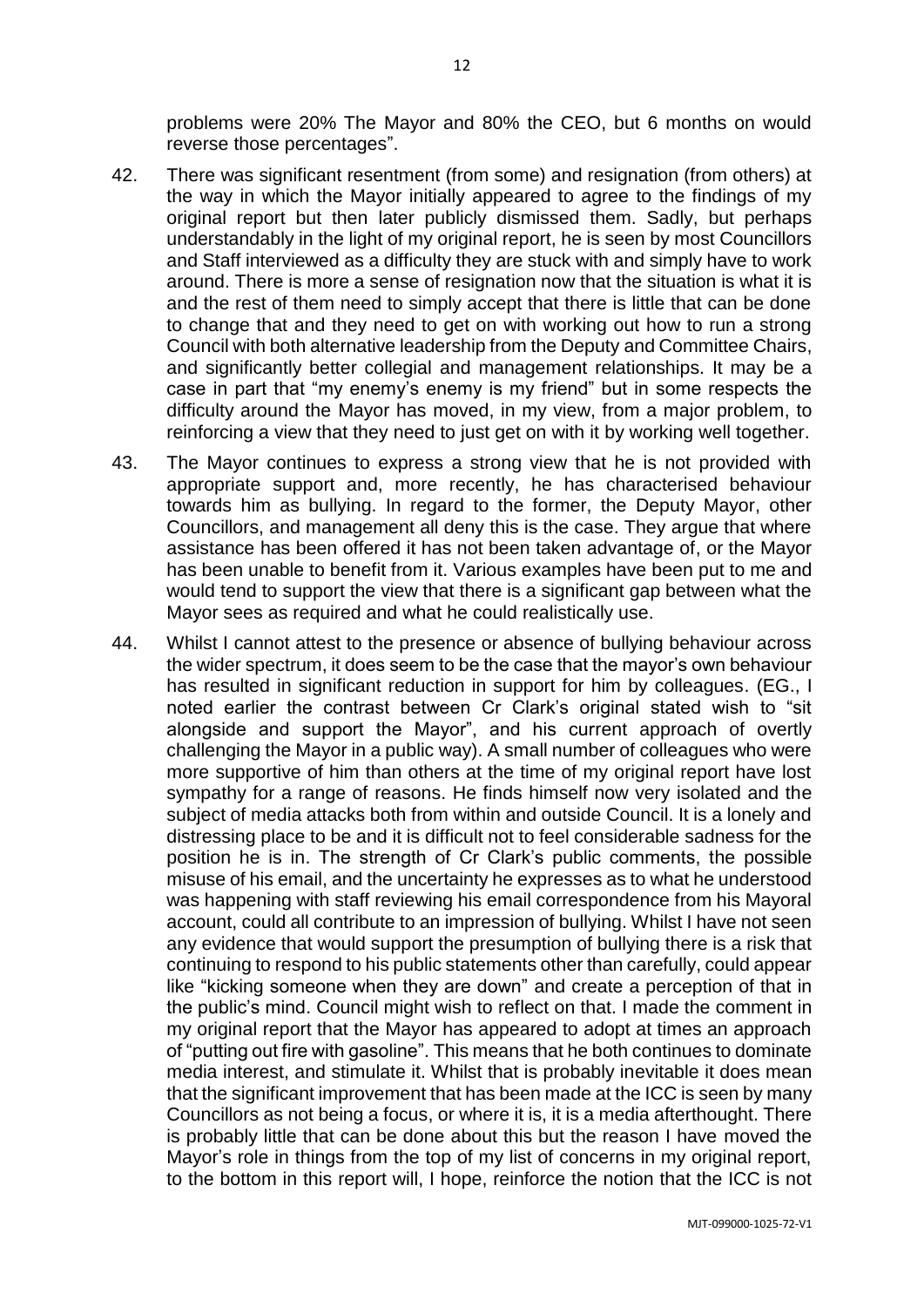The Mayor and that a lot of people have worked very hard in the last six months to achieve significant progress.

# **External Stake Holders – Chamber of Commerce**

- 45. I have chosen to feedback from the Chamber of Commerce at this point in the report. Their feedback is primarily anecdotal and is supportive of the general flavour of the feedback above. There are many external stake holders that I could have engaged with but, on the advice of Council, I chose the Chamber as it reflected the views of a wide range of stake holders. I recognise that their views will however be reflective of a particular kind of stake holder and should not be seen as representative of all possible stake holders.
- 46. It is not possible to reflect the views of a single external stakeholder anonymously for obvious reasons but I have cleared with them that they are comfortable with the feedback I have provided here.
- 47. They noted that the "noise levels had dropped considerably". At a management level "the quality of the new leadership team is really, really good" and "engagement at a management level is really good. Always know where you are with her" (CEO).
- 48. They felt that "comms was a difficulty" and that the "community has little idea of what is going on" which in their view means that perception is slow to change. They felt that there are good stories to tell but that the media coverage was very much dominated by stories about, or apparently initiated by, the Mayor which dominates the public perception.
- 49. They expressed concerns that Invercargill may not be being adequately represented at a regional level (although my subsequent discussions with Mayor Hicks suggest that concern may be less real now than it was previously).
- 50. They expressed surprise at how smoothly the LTP process went. They felt kept in the loop and engaged, but have a concern that there is still a need for a longterm vision rather than a project scheduling one (my words attempting to summarise their comments).
- 51. At a governance level they retain a concern that there is no one you "can pick up the phone with and sort something out". They recognise that the Deputy Mayor is attempting to fill a gap in this regard but have some concerns that his strongly held views could filter the message rather than deliver it.
- 52. Finally, they commented very positively on the impact of the External Appointees and expressed concerns as to what might happen if this input was withdrawn too soon.

# **PART TWO**

# **Why Has Progress Been Made (Working on Working Together)**

53. I focused in my original report on a range of measures that I felt could be used to improve a difficult situation. These included both the "soft" things that might make a difference, and also the structural interventions that I thought could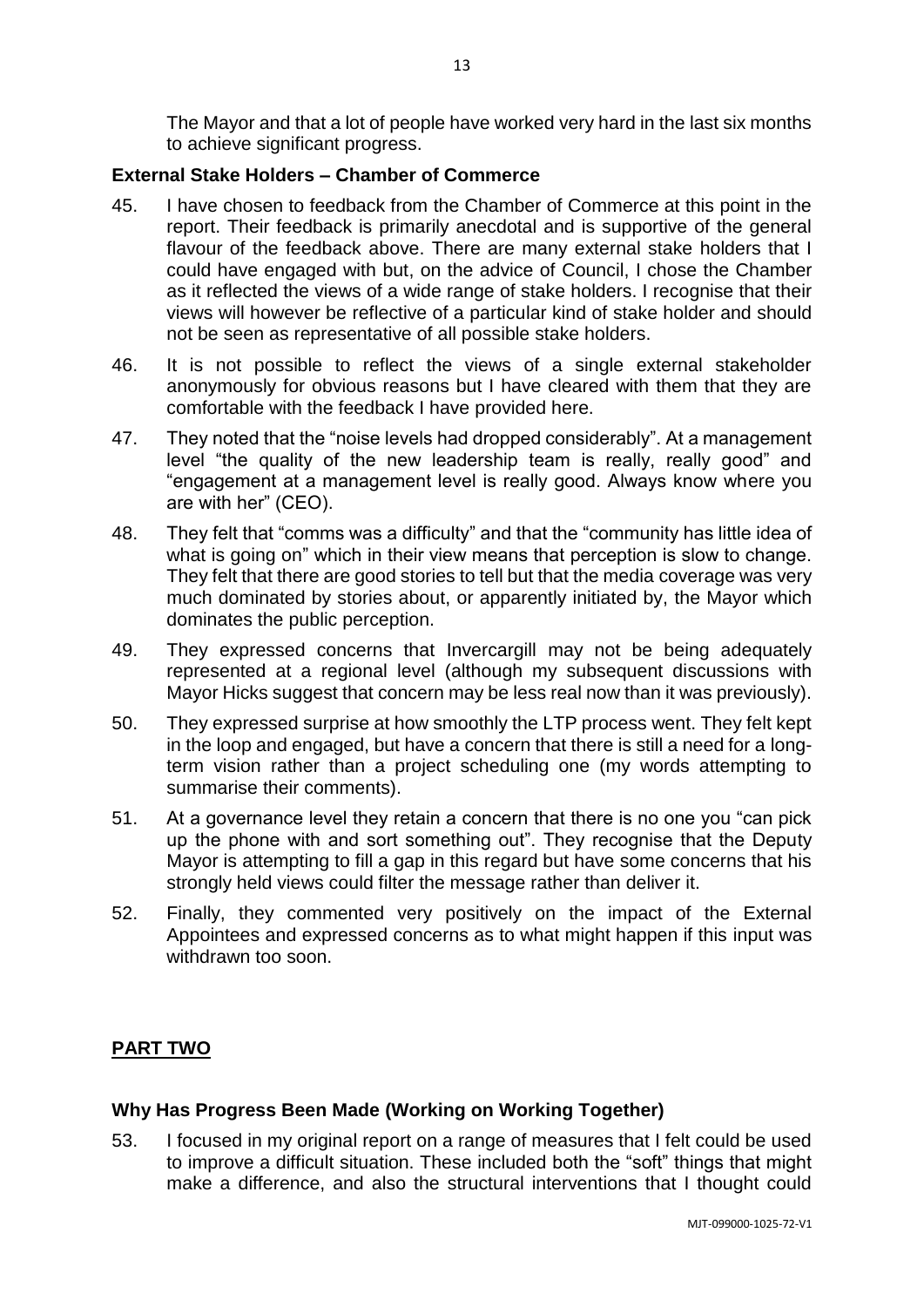improve things. It is to the significant credit of both elected members (the Mayor excepted), and management, that they grasped the opportunity to make progress and embraced it.

- 54. Much of what I have commented on above reflects the soft stuff changes. The improved understanding of what behaviours are necessary to enable good democratic processes, and the way in which everyone had to take responsibility for their own behaviours if they were to be successful. No amount of structural intervention will be successful if the interpersonal relationships get in the way of implementation.
- 55. In this section I focus more specifically on the formal processes that the Council has adopted to address the challenges in my report, and what appears to have worked and not worked, and why.

#### **External Appointees**

56. There was a universally held view that the presence, skill set mix, and methodology employed by the EA's has been a major factor in the progress made. They brought different skill sets to the task. A description by one Councillor probably summarises the collective view well:

> "They come from 2 different perspectives. One politically wise, and one bureaucratically wise. They have played off each other well. Been good at providing feedback back to Chairs. Very useful in helping Council. Fear is that they be let go too soon. Need them still. Have a calming effect and an objective ability to chip in".

- 57. Many Councillors talked about the way they had attempted to learn from the EA's approach, and the desire to be seen by them as working hard to contribute and do so in the best possible way. Much of their value actually lay in the "soft stuff". This was a Council that was not working well together (both governance and management) and it needed a reset in its values and attitudes. In my view the most critical benefit the EA's have brought has been in that area.
- 58. The appointment of External Appointees was a calculated risk. It had not been done before in Local Authorities with the more common approach being the appointment of Crown Observers. The roles are very different. A Crown Observer is reporting back to the Crown and would not usually take an active role in Council affairs. They have a clear line of accountability back, ultimately, to the Minister. The EA's were intended to take an active role in the affairs of Council (although not in political decision making). They had no line of accountability in this situation (possibly in hindsight both a benefit and a concern). They were able to take stewardship of the project plan for implementing the recommendations in my report (put together by management). The decision that one of them should also chair the Chairs' meeting has been successful based on the feedback of those attending.
- 59. There has been a view expressed by a number of people (both governance, management, and external stakeholders) that at times there has been too much focus on "tasks" and that that may have reflected a concern by the EA's that they demonstrate value for the ratepayers cost incurred. Indeed, a similar comment was made by one of the EA's in interview when he said "there may be a need to redefine the role to be more a stabilising function going forward rather than task focused". There has also been some concern expressed at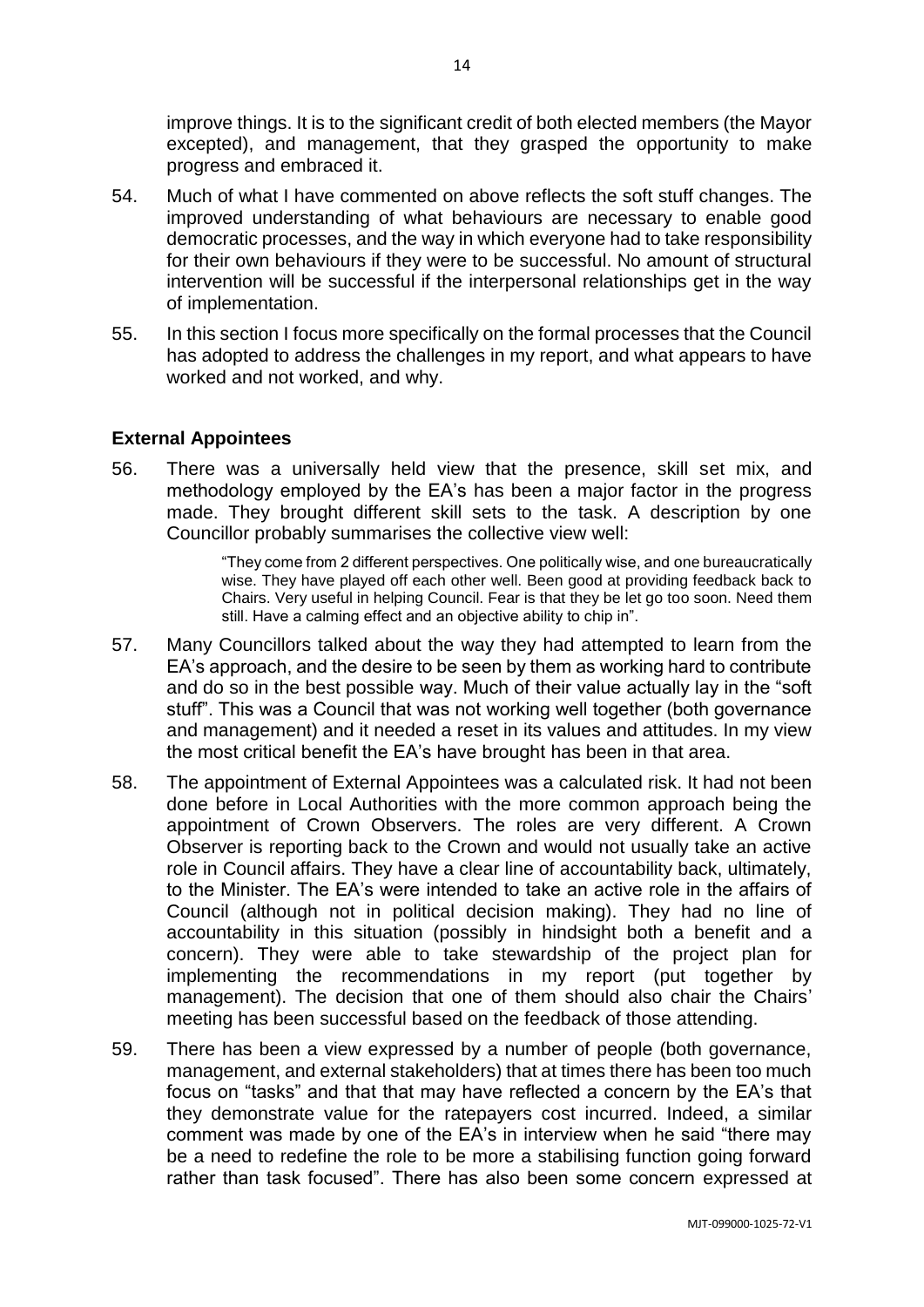comments made publicly by the EA's at times and questions as to whether this was appropriate or helpful.

- 60. The above needs to be seen clearly however in the context of what has been seen by almost all parties as a valuable and well gauged intervention on their part.
- 61. I comment below on the importance of the Project Governance Group. I do not believe that this could have created the structure and discipline needed without the key participation of the EA's.
- 62. For their part they have noted that they felt at the beginning of the process that many Councillors were not aware of the extent of the problem. The focus by many was on Sir Tim and it took a while to move the focus away from what they could not control to what they could, which was their own behaviour and processes. They felt it took a couple of months to build confidence in their role amongst the wider Councillor group. They also reflect the same frustration now felt by many others "success is still being seen through a Sir Tim lens when what is happening is top class".
- 63. They share a view as to the strength of the current management team. "Reports to Council still have some progress to be made but are much improved". They also noted that the structure of the governance support team was unclear when they commenced, as were the roles and responsibilities of the people supporting the ELT, Committees and Council. They report that recent changes in the Governance Support area have been a really positive move.
- 64. They have a view that the Chairs' meetings still need to be more proactively focused rather than reactively so, and that the forward thinking is still coming more from the CEO than the Chairs. Although they feel there is more of a forward focus developing, there is a still a need for better harvesting of key issues and their implications in advance of papers being finalised.
- 65. The EA's themselves have questioned at what point they should pull back and I will return to this in the next section.

## **Working On Working Together Plan**

- 66. I commend the Council on the thought and effort that has gone into the Working on Working Together implementation plan. This has wrapped an important structure around their response to my report. Whilst, as is inevitable, some things have been more successful than others, and some things have moved more slowly than possibly expected, the overall sense is of a council taking its responsibilities seriously. The plan is appended as Appendix 3.
- 67. The Plan has at its heart seven core outcomes that would define success:
	- 67.1. The Elected Council is able to function as a governing body;
	- 67.2. The Mayor, Deputy Mayor and Committee/Deputy Chairs are able to provide leadership to other elected members and the Council organisation;
	- 67.3. Elected Council Members have the understanding required to carry out their local governance role;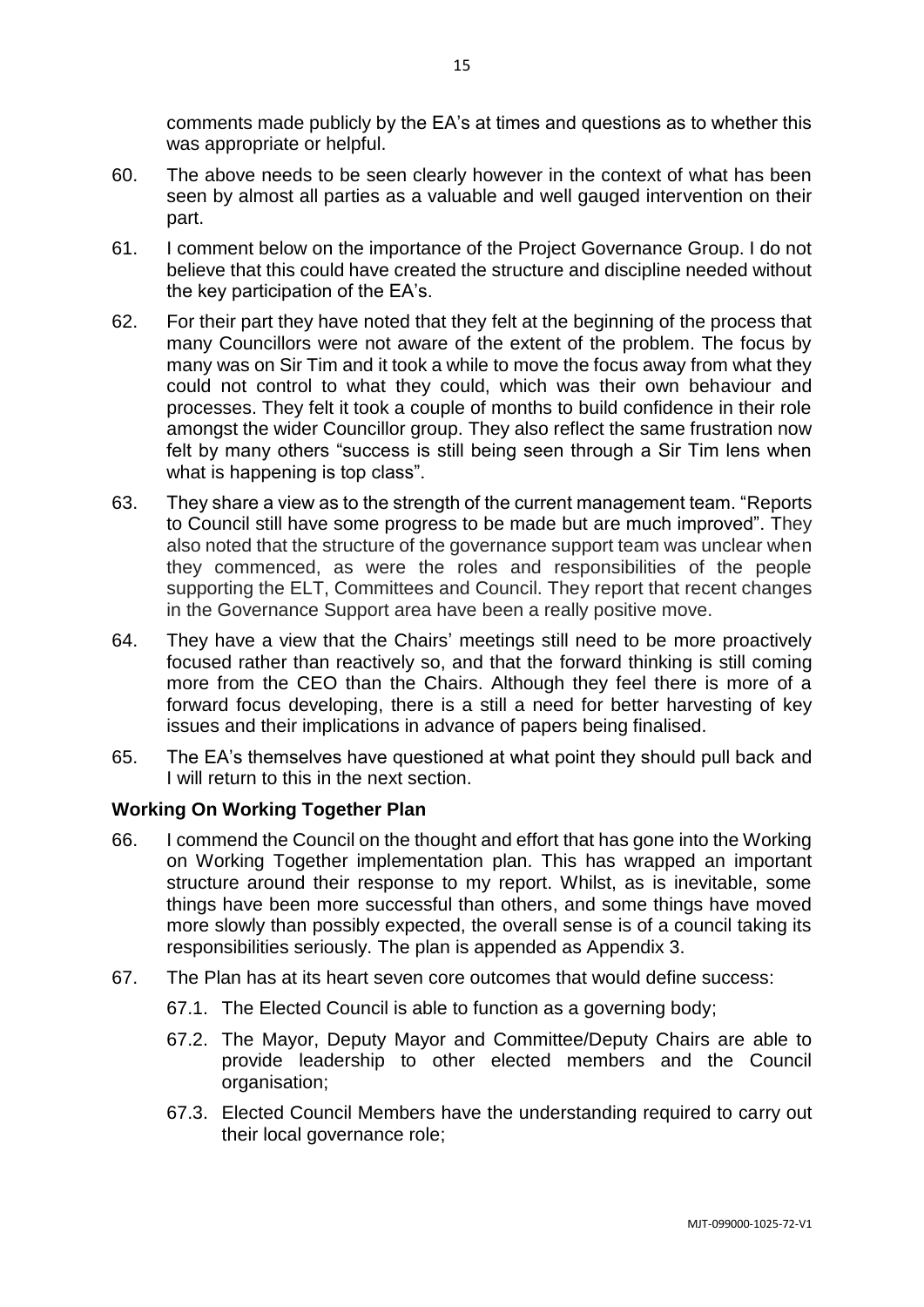- 67.4. Elected Council members have the capability and knowledge to make decisions effectively.
- 67.5. Elected Council members are able to work effectively with the council CEO and ELT;
- 67.6. A lasting legacy for future councils will be provided;
- 67.7. A reputation is established as a high performing Council.
- 68. The work plan to achieve these goals has been allocated to four working groups:
	- 68.1. Strategic Projects Deliverables being -An ICC decision making framework which assists with identifying and prioritising projects for inclusion in future LTP's, and for strategic project decision making on a continuous basis.
	- 68.2. Support for Councillors Focused on developing a comprehensive professional development programme and oversight of its roll out. This group also turned its mind to council reports.
	- 68.3. Supporting the Mayor & CE and clarifying the Role of the DM with focus on ensuring the Mayor & CE are appropriately supported to lead the implementation of the report recommendations, and to clarify and sign off the responsibilities of the Deputy Mayor.
	- 68.4. Developing Media Protocols & bringing the community along deliverables being a set of protocols by the end of Feb 2021, and a communications plan in place by the 31<sup>st</sup> Jan 2021.
- 69. The plan envisaged a number of clear goals and I have chosen to review progress using those as markers. They are not addressed in entirety or necessarily in the order they appear in the document. I have chosen to highlight key areas, and in some cases, for brevity, I have brought multiple goals together into a single heading that does not reflect the structure of the programme but grabs its essence.

## **The Council Charter Is Adopted**

70. Whilst there was not universal agreement around the success of this process almost all interviewees believe that the work done to achieve the Charter was a key element in getting them focused on what good behaviour and respect looked like and how they would hold themselves to account for that. Sometimes the work to get to something is as important as the outcome itself. Councillors generally felt the process was valuable, and the outcome was a good one. It was a structural element that reinforced the "soft" relationship building and selfreflection that has contributed significantly to an improved culture around the Council table.

## **The LTP Is Adopted By 30th June**

71. This had been seen as a significant risk by the DIA who had expressed concern about what they saw as a poor process to achieve the annual plan. I have commented earlier on the success of this process and the strong sense of satisfaction from Councillors and staff regarding the process and the outcome.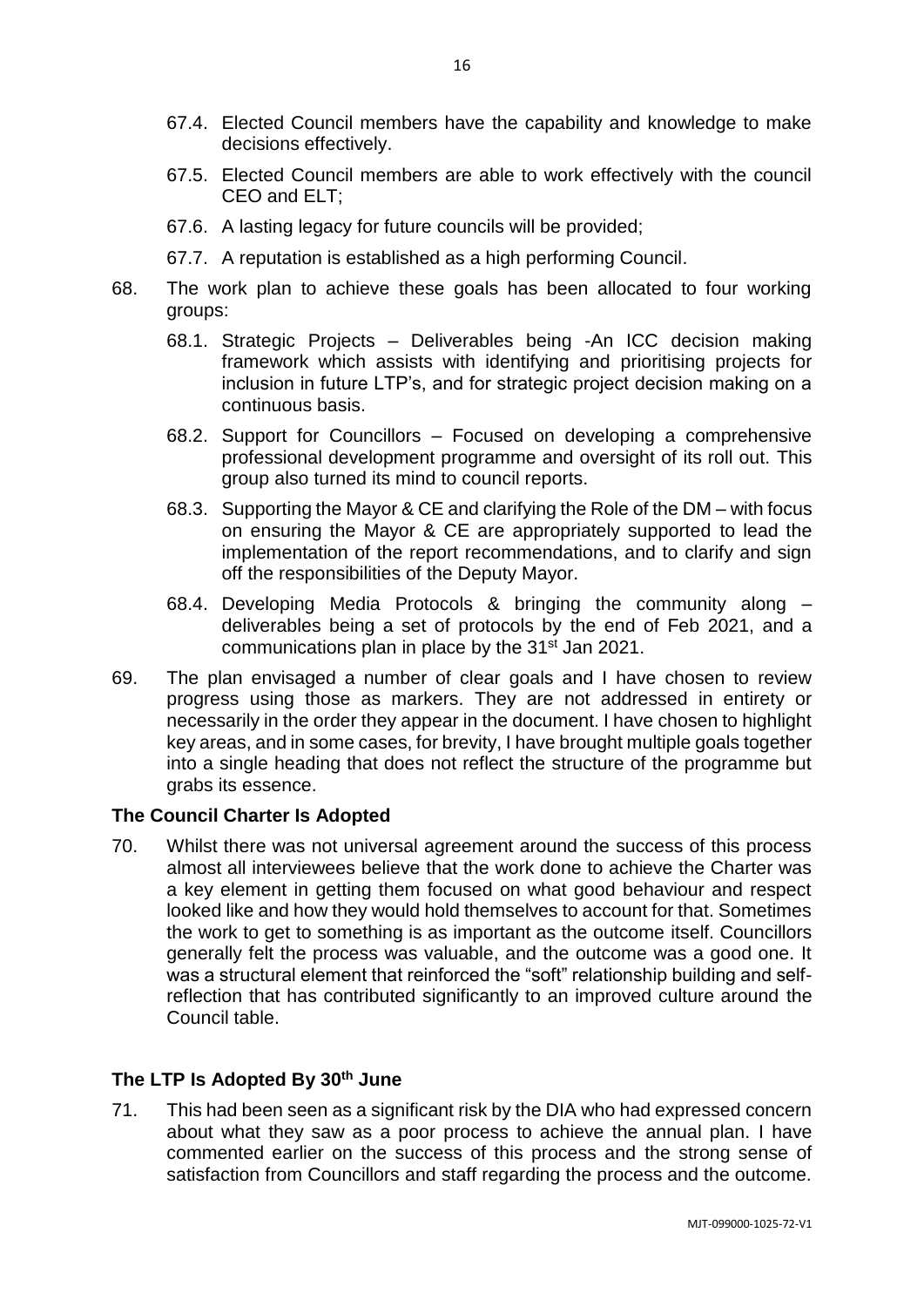Whilst part of the reason for this lies in the improved working relationships referenced in the prior point, a lot also lies in some of the following plan items.

# **The Chairs' Group Are Able To Provide Leadership (My Paraphrase)**

72. The Chairs' group was a failed body at the time of my report. It lacked leadership, resulting in the CEO having to assume a de facto governance role, relationships were fraught, the Mayor was unable to play a normal leadership role, and there was little in the way of forward planning or feeding back into supporting staff around the kinds of work Council needed from them to ensure key deliverables were met. I recommended that one of the EA's should chair this body. The new structure, chaired by an EA, and comprising the Mayor, DM, Chairs and Deputies, with the CEO and other appropriate Exec staff in attendance appears to be working well. Importantly there are notes that go back to Councillors after each meeting that keep them in the loop and reduces the risk of an A team B team scenario. There are terms of reference in place. Staff commented to me that the Chairs' group is now an avenue for engagement whereas previously it was not. For all of these reasons, this structure is working. There are moments of tension but that is only to be expected and would be likely in most similar situations.

## **Effective Support Is In Place For Decision Making**

- 73. There have been two key structural components to this. The first has been around the way in which staff reports have been prepared, and the second is around the facilitated workshops that have enabled staff to understand Councillor's information needs, and for Councillors to understand key information. Previously there was a lot of discord around multiple requests of staff for revised or further reports, and frustration from some Councillors who felt that the reports did not have the information that they required. And because this was not a uniformly held view it ratcheted up the tension.
- 74. Structured reports from staff to Council are reported by most Councillors as significantly improved and there is a strong sense that they are anticipating the information requirements of Councillors. In part this has been linked to the calibre of the current ELT, but my expectation would be that reports will be coming from a number of staff outside of that tier. It could be that the ones most likely to be contentious have strong input from ELT even if they are not holding the pen. I am aware of work that has been done by the External Democracy Services Advisor who has picked up weaknesses in historic report presentation and provided new templates and guides to overcome this. But a lot of her formal work has only recently been signed off so the improvement may also reflect a greater awareness from staff of the need to put themselves in Councillor's shoes when trying to anticipate the information needs of Councillors.
- 75. There has also been a clear attempt to structure workshops around facilitating objectives. My understanding is that an externally facilitated workshop were held prior to the LTP to get a sense of councillor priorities, areas of likely dispute, and information needs. Councillors feel that this contributed significantly to a far better process. Many talked with enthusiasm about the work of both the Exec and staff from other tiers who facilitated LTP workshops and the community process. I heard no complaints about any aspect of this and staff should take some considerable credit for their work. Some long serving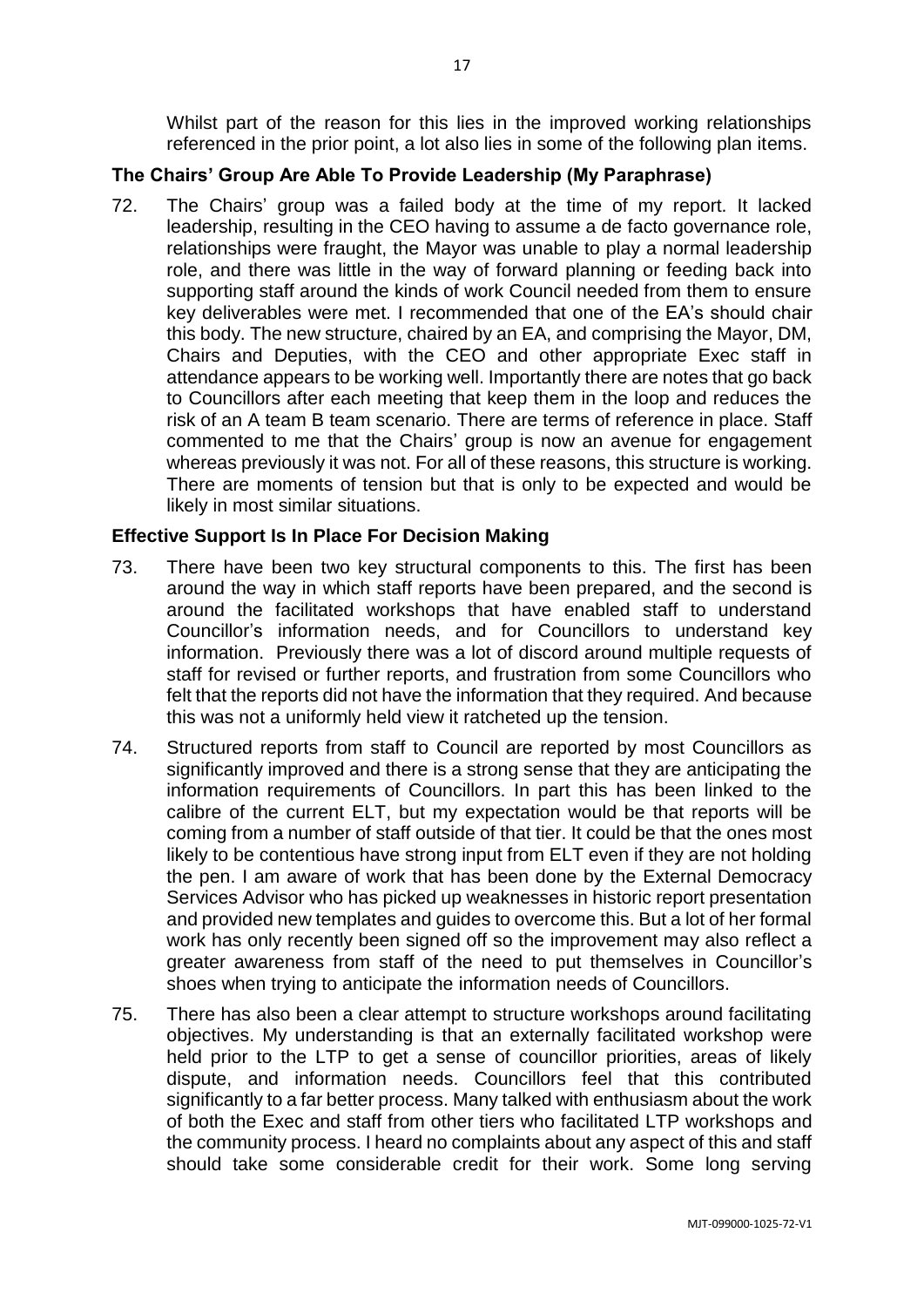Councillors reported the LTP process as being the best they had been involved in in their time on council.

# **The Role Of The Deputy Mayor Is Agreed**

76. I have commented at some length regarding this in section 1 and will just touch on it again here. The MOU was a sound structural approach to achieve a mediated outcome between the Mayor and Council. It ultimately failed due to the difficulties the DM had in operationalising the agreement combined with comments made by the Mayor through the media which further undermined the relationship (the "Brutus" comments amongst others). The DM is clear that the negotiations significantly involved the Mayor's partner. He reported being asked to seek approval from (as opposed to "notification" to) the Mayor for any attendance or action, and in the end was no longer prepared to engage with the Mayor's partner around this, and elected to use the MOU's exit clause. In the absence of a formal document the DM has been free to develop the role as he feels Council wishes of him. It does have some ongoing issues in that he may not be aware of all meetings that the Mayor has been invited to if they go direct to the mayor's personal diary. However, there is general agreement that the role adopted is working generally well and meeting the needs envisaged in my original report. There remain some issues of style that are of concern to most councillors and other interested parties and I will return to those in the last section, but overall, there is both good will and recognition of the hard work by the DM in picking up these additional responsibilities.

#### **Professional Development Programme In Place**

77. The External Democracy Services Advisor has worked with Council around developing an appropriate professional development programme. Rather like business confidence surveys in which a majority of respondents say the country is doomed but 90% say they themselves are all right (when both cannot be true), it is the nature of elected officials (and probably most of the rest of us) to have a view that professional development would be good for everyone but "I don't need it". That has made putting together such a programme more difficult, and there are mixed views as to the value, but (fortunately) a collective view that "even though I don't need it" I will "take one for the team" has prevailed. I think the programme is valuable in its own right and, so far, it appears to have had good attendance although it is early days.

## **Staff Reports Reflect Good Practice & Facilitate Timely, Informed, Decisions**

78. I have covered most of this off in the earlier paragraph (Effective support is in place for decision making). There is strong support for a view that this is now the case.

## **Elected Members Able To Work Effectively With CE & ELT**

79. There was a strong consensus that the working relationship and respect level between Councillors and the Exec team and CEO has improved significantly. I note the Impact Consulting Survey data reinforces the anecdotal reports strongly in this regard with 77% of councillors either agreeing or strongly agreeing that a good working relationship exists, and 82% of staff expressing the same views.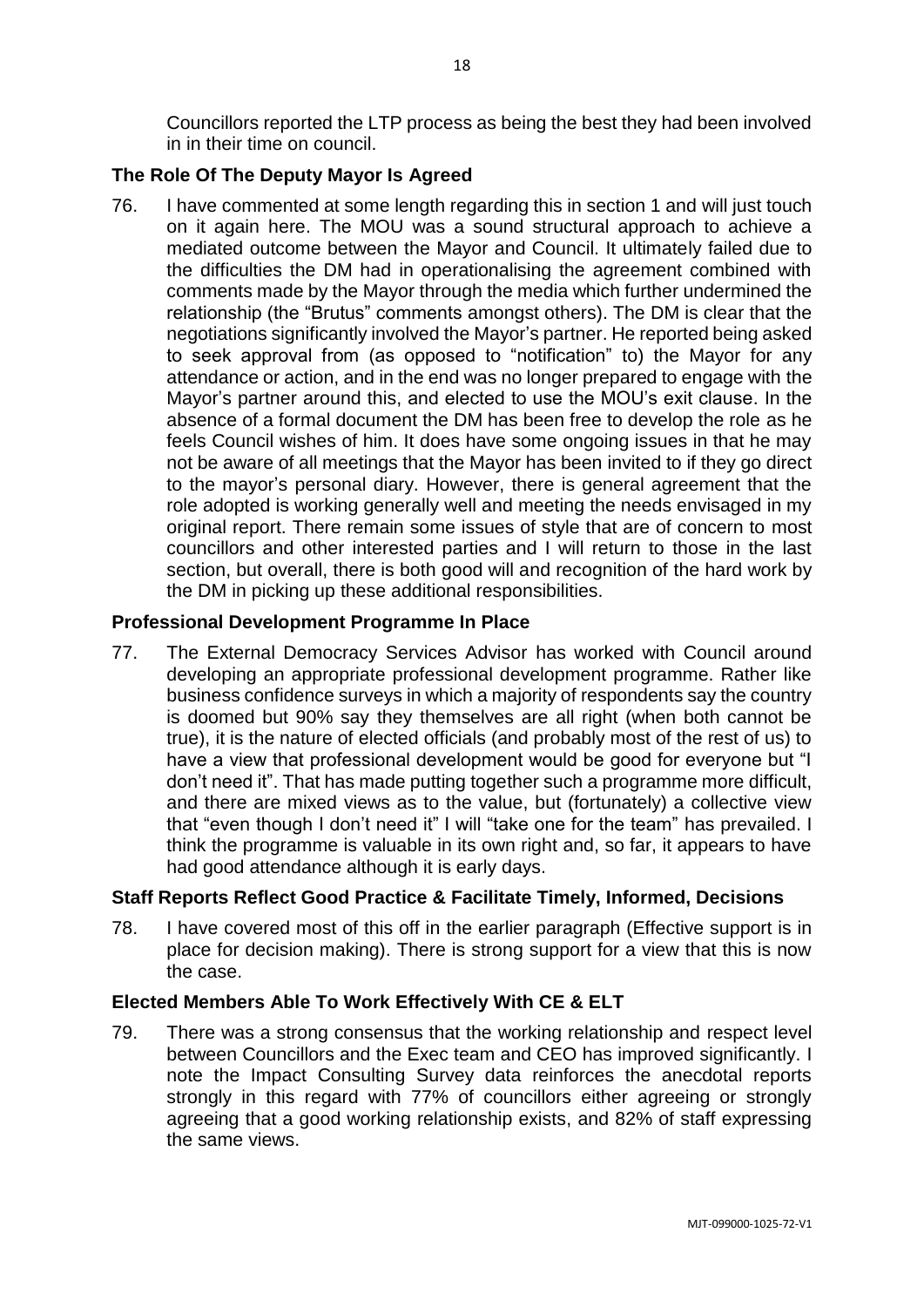#### **Project Governance Group**

80. The Project Governance Group was largely seen by those participating as an important structural component to driving the work programme. It has kept a clear focus on the work plan, and I think it has been an important window for the DIA to gauge the sense of direction. It also brings management, key players in the previous discord (the Deputy Mayor and, at least at the meeting I attended, the Mayor), and the EA's, Chair of Audit & Risk (who acted in the role of governance adviser prior to and during my review) and the DIA all into the same room. There are some differences in view as to how important this is going forward but I would encourage continuation. It is important not to underestimate the value of a structural work programme. It might sound trite but sometimes "the work is the goal" and having a range of projects, concretely defined, and regularly being reviewed by the PGG has created a sense of discipline which has been beneficial for all concerned. It has forced attention to processes, and created structure. Having an independent Chair of this group has ensured that it has run well.

#### **A Communications Strategy In Place**

- 81. This is seen by many as a still significant gap, although an appointment had been made to a strategic communications manager at the time of my interviews and so hopefully this will soon join other goals as achieved. There is a collective view from Councillors, Management, EA's and the Chamber, that the reputation of the ICC is being driven still by the focus on the Mayor. The frustration levels have increased at what all see as "the Mayoral sideshow" (my phrase but reflective of a range of ways of similarly describing it). As a result, what all see as a vastly improved performance (a view shared by the DIA as best I can ascertain) is not being seen as such by the public. There is significant pride amongst the team as to the success of the LTP process, and a view that the many positive things that are happening are being swamped by the media focus on Sir Tim. There has been far less negative interaction between Councillors in the public arena, apart from that between the Mayor and DM in the last few weeks, (which reflects the reality of improved relationships), but there is a positive story about Invercargill to be told and a general feeling it is being lost.
- 82. The Media protocol that was attempted reflected a desire to present a more collegial and considered view by Councillors regarding media interaction. It is unfortunate that the focus became the perceived "gagging" of members when that was not the motivation for it. I understand the media's focus on the wording but I place more store on the intent. As best I can tell, the contentious piece of the protocol was "Elected members agree to focus on council issues and activities when speaking to the media, rather than the actions or decisions of other elected members or staff". I will comment further on this in the last section.

#### **A Comprehensive Induction Programme Is In Place**

83. I am not clear that this goal has been met yet. Whilst it is always more difficult to manage an induction programme for a single Councillor, Cr Lush's comments would indicate that there is still work to do and there may well be merit in engaging with him, as the most recent new member, around what he found useful and what he found lacking. Further, I think a successful induction programme starts well before an election. One of the goals of the work plan is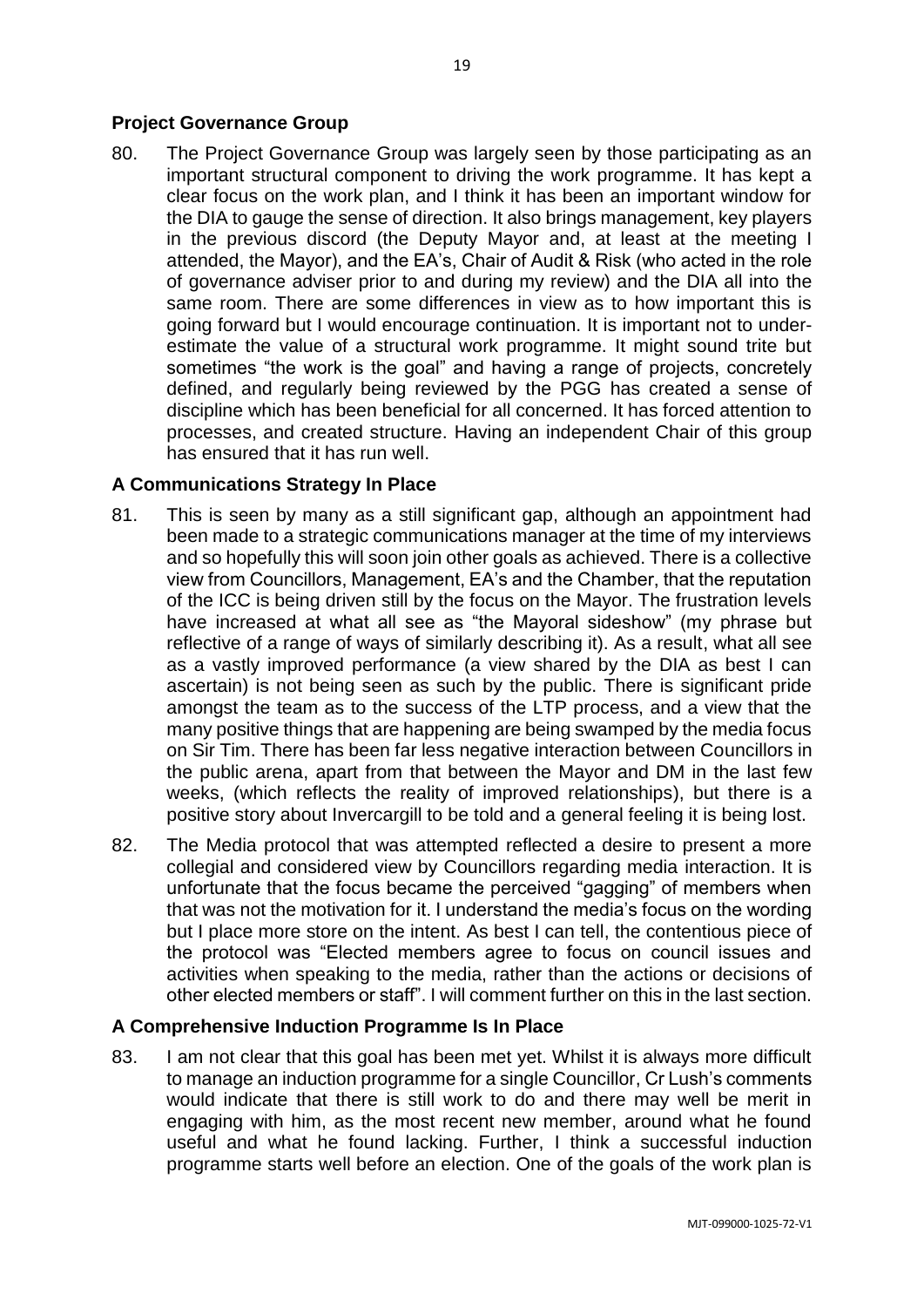around a legacy approach which dovetails back into the desire to be a high performing Council. This means, in my view, ensuring that prospective new Councillors have a good understanding as to what the role is about, what the ongoing issues are, and how the Council works (governance versus management, legislatively defined planning cycle, etc). I would encourage the Council to pick up this mantle (as part of the PGG work programme) and start induction at least a month out from nominations closing. I have been involved in a similar approach in Dunedin and was surprised at just how high the turnout was from interested people. Some went on to stand (and were elected) and some clearly decided it wasn't for them.

84. There needs to be a clearly defined induction programme in place for elected members. Further, I believe it is critical that re-elected members commit to being part of that. Whilst there is a view often from "old hands" that they don't need this and attendance can be poor, the reality is that creating a team at the beginning of a triennium is important. The presence of experienced Councillors participating with novices in an induction programme signals a commitment to that, is welcomed by new members, and they just might learn something.

# **PART 3**

#### **Next Steps & Direction**

- 85. In summary I have expressed a pretty clear view that significant progress has been made and most project goals have either been addressed or are in the process of being addressed. One has been abandoned in favour of a different approach (MoU between Mayor and Deputy), and the media protocol may (I understand) still be subject to some review (although I note that it was adopted by majority vote on 23<sup>rd</sup> Feb). I think there remains work to be done to ensure that the significant progress does not abate over the balance of the term.
- 86. As a general comment I note that the objective results of the Impact Consulting survey align closely with my more subjective analysis. Apart from referencing the survey in a few instances, I have not felt any need to revise any conclusions based on that data. But I find it interesting, and probably reassuring, that the feedback from Staff as to how things are improving gives more credit generally to Councillors than they give to themselves.
- 87. For example, Q5 A HIGH PERFORMING COUNCIL, which measures "what progress do you believe ICC have made in the past 6 months towards having strong unified governance and leadership?". Staff rated at 92% "noticeable progress" whilst Councillors were at 53% either "significant" or "noticeable" progress.
- 88. Or, Q6 DIVIDING ISSUES, which measures "Councillors are making positive progress on resolving issues which have divided council in the past (or have defined an agreed decision-making process for these topics)". Staff rated positive progress at 82% versus Councillors at 62%.
- 89. There are other similar results. What this suggests to me is that Councillors still see room for improvement (and possibly are reflecting the view that "I am doing it but some others still have some work to do"), but that staff see things as far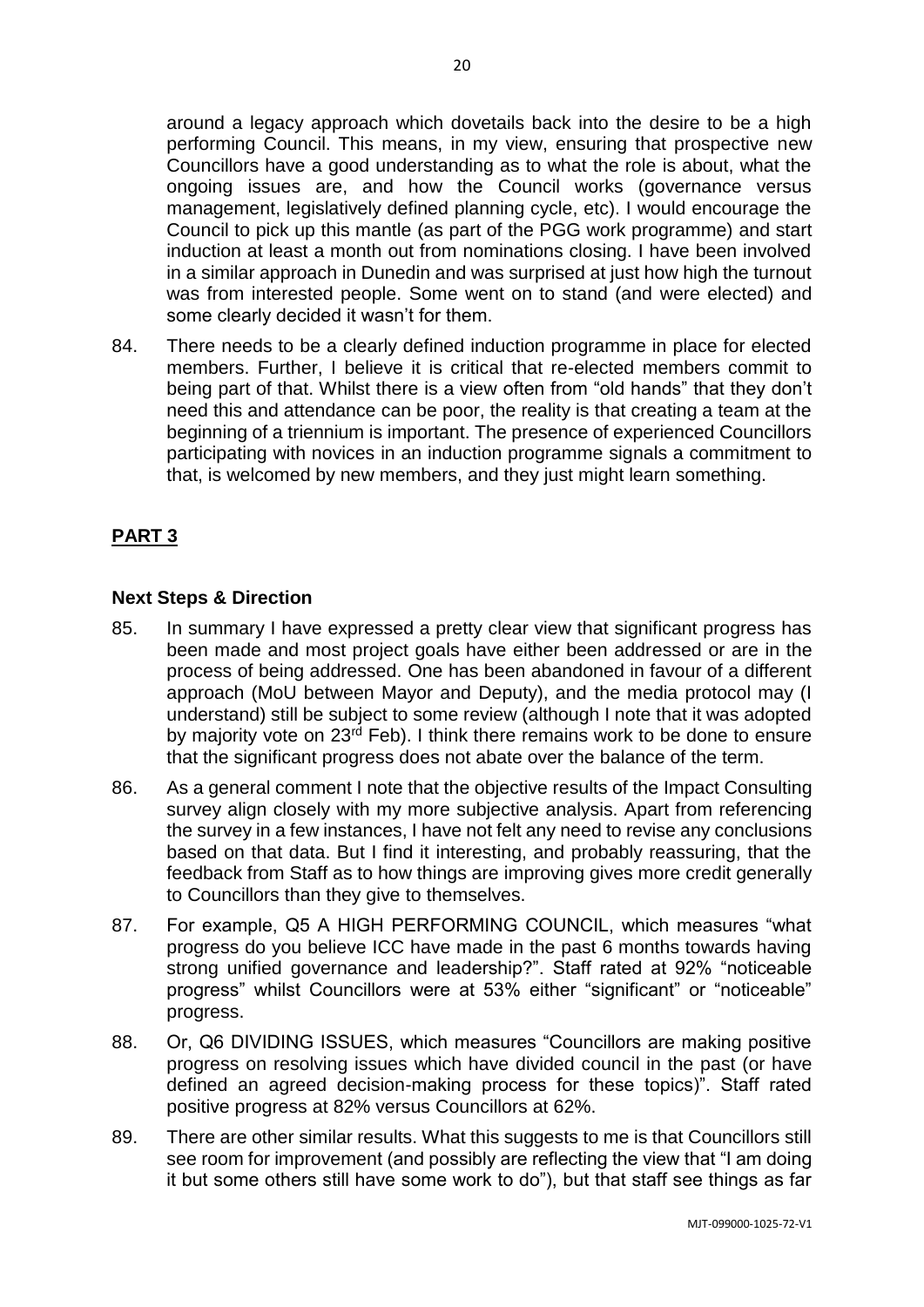more positive than I believe they would have in the same survey had it been done a year ago.

90. In no particular order of importance, I see the following steps as remaining significant.

# **Role Of The EA's**

- 91. There are a number of issues to be resolved around the ongoing participation, or otherwise of the EA's.
- 92. There has been a range of views as to how long they should remain engaged, and how their role should develop. In summary, the strong majority view was that Councillors and Management would like to see their role continue until at least the end of the year, with a significant subset preferring it to continue in some shape or other until perhaps the end of the first quarter of next year. There was a minority view that continuation right through to the end of the term was desirable.
- 93. I believe that it would be unwise to discontinue the current arrangements before the end of the year. But I would see a focus shift from the more task orientated mode of operating to a more supporting, mentoring, and process focused role. This loosely aligns with the timing and focus of the PGG's Phase 3 programme. I think that the greatest benefit has been brought simply by their presence and modelling of professional behaviour, coupled with their ability to work with Chairs and the Deputy Mayor in particular, but also the CEO, around process and focus. I would recommend that (if willing) both continue until the balance of the projects in the Working on Working Together Plan are in train or complete, which should be in the next couple of months. At that point, perhaps coinciding with the time frame completion of phase 3 in the PGG work programme, it may well be that there is not an ongoing need for both EA's to remain. If that were the view, I would prefer that the locally based EA (if willing) should continue and that the role he carries out would be to continue Chairing the PGG through Phase 4, supervise a handover to a Councillor chairing the Chairs meeting, acting as a mentor to the wider governance group, and continuing to support the interface between Councillors and Management. There will be the first stages of an annual plan to be brought together in that period. I would see it as appropriate for the remaining EA to finish their role at the point the annual plan is signed off by Council, which also coincides with the completion of the PGG Phase 4 time frame. It may be possible to do so earlier if it is clear that all is progressing well around that annual plan and the PGG work plan is completed and is well embedded.
- 94. I think that timing is important. The ICC is a political body at a governance level. The public rightly would expect it to have different views and opinions around all sorts of matters and would also expect to see them both express those and manage the expression of them as responsible Councillors. If they do not, or cannot, then the public is entitled to take that into consideration in how they vote. I would expect Councillors to be behaving in the City's best interests by then (as they largely appear now to be) and if they were not, then the public can assess that for themselves. But it would also be unfair on them if there were a perception that they were behaving this way because they were being managed. For these reasons I believe it important that the EA presence be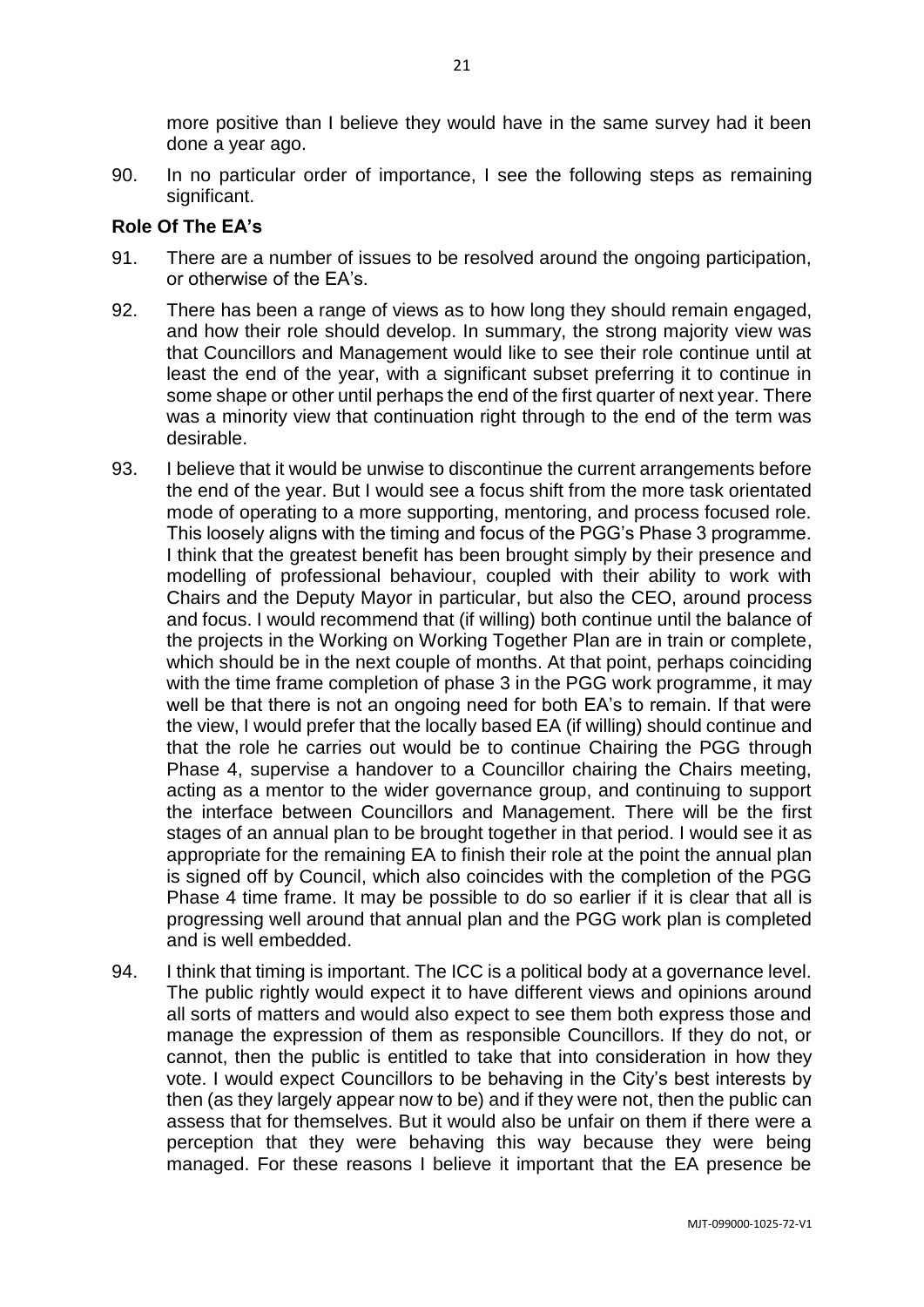completed before the end of the current term. If all continues to progress well then it may even be feasible to phase out the EA involvement earlier in the process, perhaps by the end of March, subject to their being a clear view that the annual plan process is on track and the preparatory work completed.

95. The question of who makes these choices is germane. There was originally intended to be two reviews of the EA's appointment in the Working on Working Together programme (June 21 and December 21). The June review has lagged by two months. Given that, there might be merit in having a much-abbreviated review in December that focuses only on whether there is a need to continue with two EA's, and then a final review in March that determines whether the EA appointment(s) finish at the end of March or continue till the completion of the annual plan. I do not see the need at present for a review of the current complexity in December. It could be accomplished by seeking the written views of Councillors, and meeting with the EAs, Chairs' group collectively, the Chair of Audit & Risk, and the CEO, followed by a recommendation to either the last meeting of the year or first in the New Year. The ambit of the March review could be similarly reduced in scale given the progress to date. The safeguard could be that the Chair of Risk & Assurance could be the referee of whether the progress has been maintained sufficiently that the only decision is when the EA(s) finish, or whether a wider review scope is required.

## **Continuation of PGG**

96. I recommend that the PGG in its current form remain in place until the completion of its Phase 4 work plan. I note that Phase 4 is essentially overseeing that things are embedded rather than commencing new work. Even if all projects and goals are in place it is an important reassurance to the DIA and it maintains a formal discipline. There is a need ultimately for a collective owning of the work that is being processed through the PGG. This appears largely to be the case now but I think it would have been more difficult without such a structure. If my recommendations above, relating to the timing of the EA's departure, is accepted then there would be EA presence until at least the end of March, and probably till the end of June. I believe it would be wise for the current Chair to remain in that role till at least the completion of Phase 3, but there may be merit in a Councillor taking the Chair's role with the EA in attendance through Phase 4. This would allow the PGG to continue through to the end of the term if Council considered that desirable, but would also allow for a transition while the previous Chair was still present. Currently the only councillor member is the Deputy Mayor (although I note the Mayor was in attendance by video on the occasion I joined). If my recommendations are accepted, I would think it wise to broaden the Councillor membership to replace the departing EA's, and in advance of this happening. I recognise that there are a number of Councillors chairing the work stream groups. There may be merit in these Chairs becoming part of the PGG or, if that is seen as making the group too large, the alternative is for Council to appoint two more representatives to the group with the deliberate intention of leaving the Chairs of the working groups reporting to the PGG rather than part of it. I am comfortable with either option. But someone will need to chair the group through to the end of the term and at present that could really only be the Deputy Mayor, or a subsequent appointee.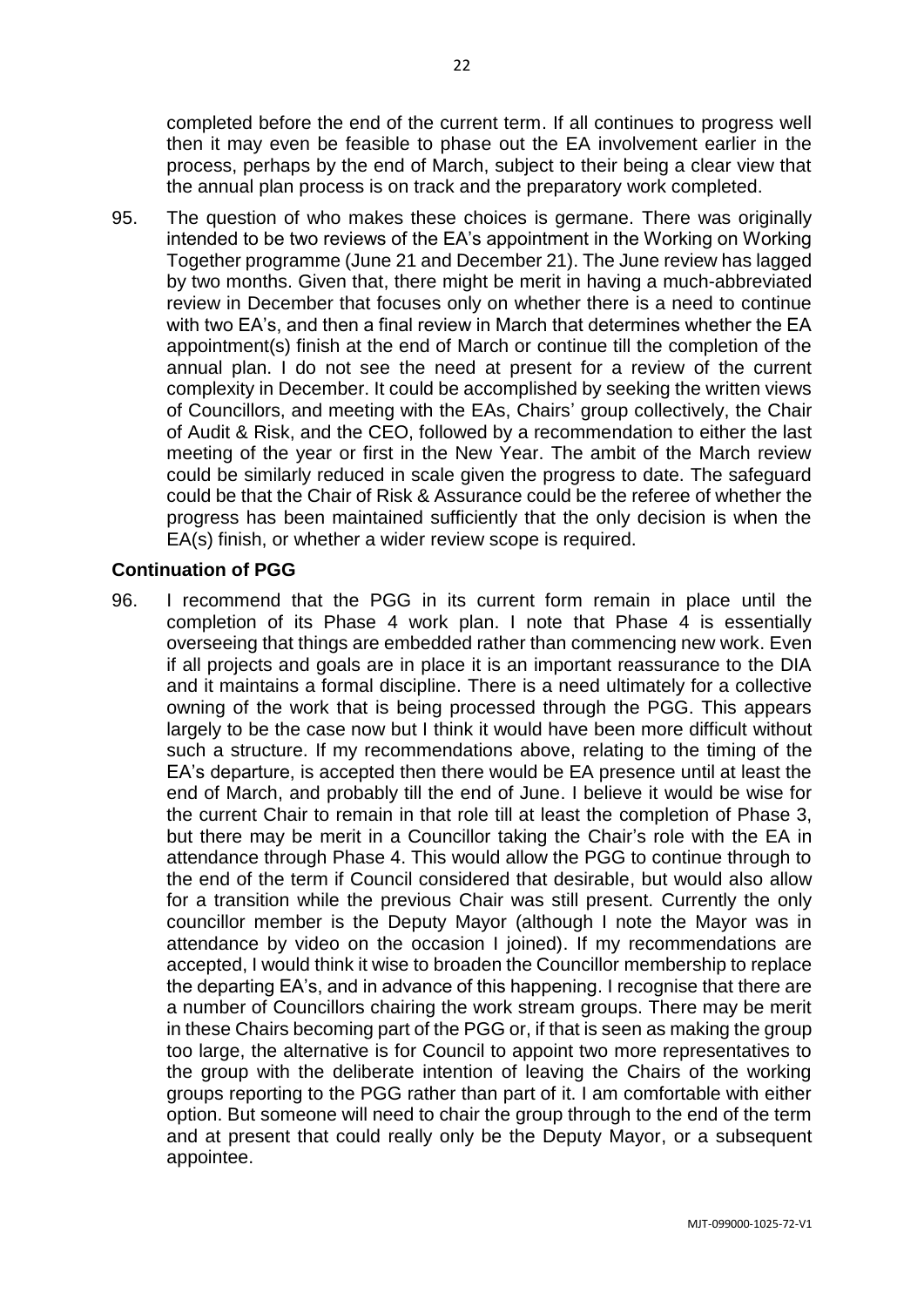#### **Role of the Deputy Mayor**

- 97. I have commented extensively above regarding the important role that Cr Clark has played in enabling the progress I see the Council as having made, as well as where I retain some concerns. It has been largely a collective Council effort but I was very critical in my original report regarding Cr Clark's role in the difficulties that Council had got itself in. It is only fair therefore that I equally prominently reflect the manner in which he has risen to that challenge and consciously amended his way of working. He is passionate about the things he believes in and dispassionate about how he may be seen by others. Nevertheless, his work ethic and amended way of doing things has been largely recognised by his colleagues, and others, and this has enabled changes to take place that would not have been possible otherwise. His leadership in a range of areas has been exemplary. Notwithstanding that the relationship between himself and the Mayor has largely broken down I don't see him as primarily responsible for that, and he remains committed to assisting the Mayor as he can, but not at the expense of fulfilling the role for Council that the Mayor is unable to perform. He is seen as ensuring that the ICC is represented appropriately in the regional forum, and he has rebuilt a good working relationship with the CEO that seemed unlikely six months ago.
- 98. There are two areas in which I feel he needs to reflect still further. The first is simple, and possibly reflects a momentary aberration, and is not of long-term consequence. His decision to vote against the entire LTP because he lost a vote on one aspect that he was passionate about (the Museum rebuild timing) annoyed many of his colleagues who saw it as a sign he was going back to his old ways. Local democracy works best when Councillors advocate passionately and informedly for their position, but then come in behind the democratic decision. This does not mean that they have to agree with the decision. They should be free to explain why they did not (although if they are competent that will be very clear from the debate). For his part, Cr Clark would say that this reflected a matter of principle for him in that he could not support the time frame that the LTP envisaged for this work in particular, and that some decisions were taken when he was absent which were contrary to what he believed was to happen. But that does not change my concern. To vote against the adoption of the LTP, in which he presumably had endorsed many or most of the other positions, because he felt strongly about one component, was aggravating to his colleagues. However, several commented that, though annoyed, they felt he did so in a better way than he would have previously. One assumes that there will have been other aspects of the LTP that other Councillors may have found themselves on the losing side of a vote over. If they had all decided to vote against adoption because they lost one bit of it one could find oneself in the absurd position of refusing to adopt an LTP (or annual plan for that matter) because of disagreement over multiple "one part's" of it by a number of different Councillors. It was unhelpful to the process and unpicked some of the trust that had been hard won.
- 99. The second is of more moment. Cr Clark has taken his role as DM (and effectively on course substitute for the Mayor in many forums) very seriously. He is seen as delivering in this regard and as being diligent in reporting back. What is a concern to many (and was reflected by the majority of interviewees regardless of role) was a strong feeling that his reports are editorialised and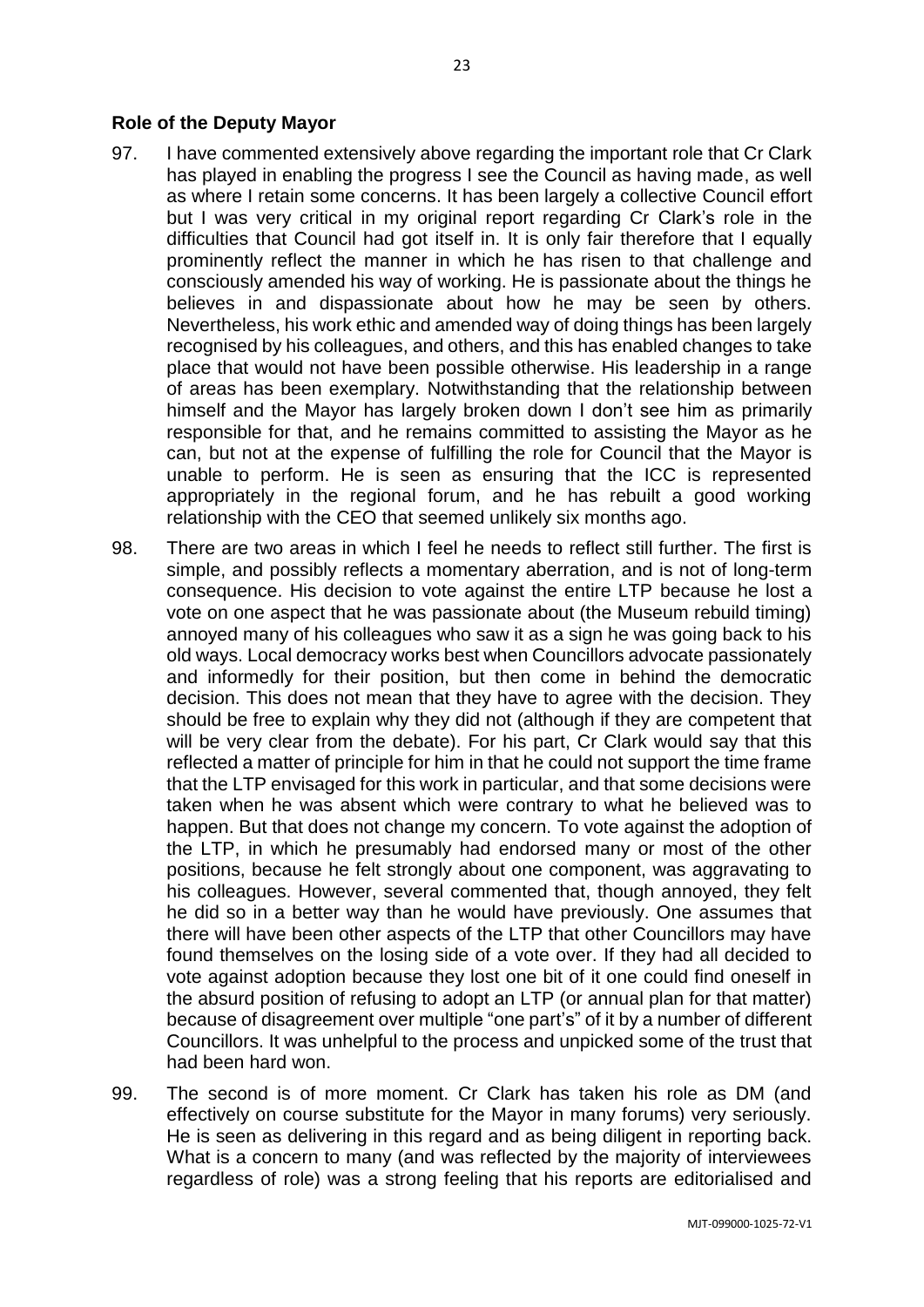reflect the world through Nobby's eyes. This is a concern to many in that they worry, on important issues, that they are getting Nobby's view about what should be done as opposed to an objective report back. In interview I put it to him that there was a fundamental difference between:

"I have reviewed all the material on this and attended the presentations on behalf of council and I believe that we need to do X", versus

"I have reviewed all the material on this and attended the presentations on behalf of council. I think the areas that we need to ensure we have information in front of us on, to ensure we can come to a sound collective decision, is X, Y & Z"

- 100. I put it to him that there was a strong sense that his feedback reflected the former approach rather than the more dispassionate reporting back of the second. He did not agree with me that this was the case, but it was seen that way by most of his colleagues, and non-councillor interviewees alike. I think that the DM needs to continue to focus on how he enables discussion around an issue, as opposed to using his position to influence or guide the outcome. The place for the latter is around the table where he is free to take whatever advocacy position he chooses. Prior to that he has a leadership role to enable his colleagues best possible participation rather than being seen as trying to mould it. A number of Councillors expressed their view about this issue in the context of the Three Waters debate.
- 101. I have already commented on the concerns that have arisen around the last few weeks media storm and Cr Clark's role in that. I won't go through it again except to say that I saw little risk of destabilisation at the point I completed my interviews but I am less confident of that now. I think Cr Clark, and to the extent that he is being supported by other Councillors, the wider Council, need to look hard at whether what they believe is right (challenging the Mayor on what he, or they, see as inaccurate statements) has the potential to ultimately do harm to the improved collegial approach of Council if it is not handled very well. I am not suggesting that he, or Council more widely, should say nothing. Only that tone and scope of response, will influence outcome.

#### **Media Position**

- 102. The media protocol was a well-intentioned effort to build a better collegial relationship which ran up against a freedom of expression argument and a significant media reaction. The key point of concern appeared to revolve around the clause that advised Councillors to make comment on issues rather than on their fellow Councillors. As a way of rebuilding collegial relationships, it was an entirely sensible clause. Nevertheless, it was almost inevitable that it would be interpreted as it was by the media.
- 103. I would encourage taking a more cultural approach to this rather than a "legalistic" one. I believe that it was in Invercargill's best interest to achieve a Council organisation that was working well together, focused on key issues, and as collegial as any political organisation can be. By and large Councillors have chosen to step back from the adversarial and unhelpful media commentary that existed previously. The Mayor has been a notable exception and Cr Clark has at times appeared ambivalent as to which approach to take, and in recent weeks appears to have abandoned ambiguity for a more aggressive style where it pertains to the Mayor (and I have dealt with this above). I suggested in my original report that part of building respect & trust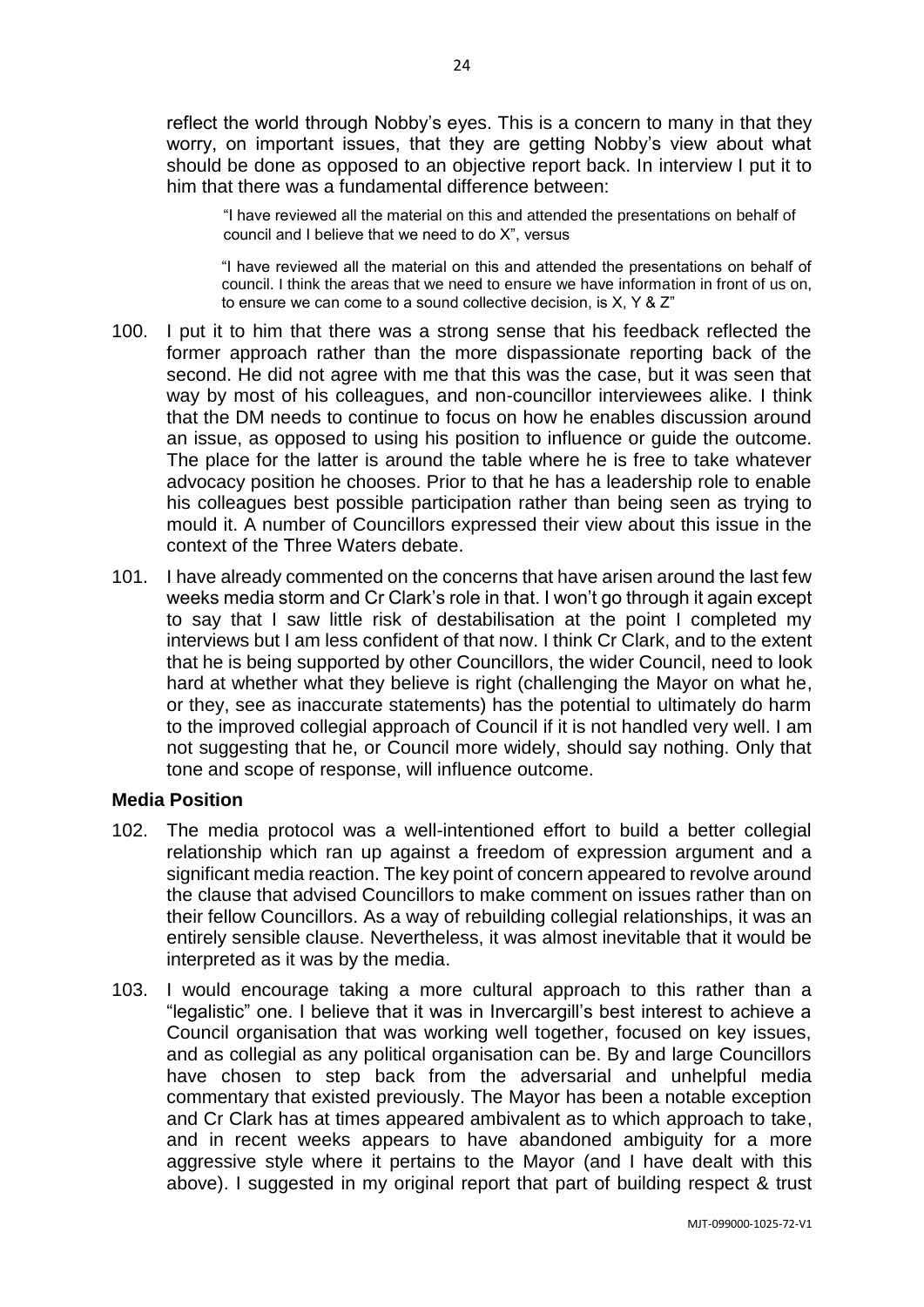might be to withhold media comment about an issue until they had given their colleagues the courtesy of hearing their views at a meeting. By and large I think this has probably occurred. There is a general resignation around the table as to the fact that the Mayor will continue to make statements they see as inflammatory and unnecessary, and sometimes incorrect, but most media comment has been restrained and has played the ball rather than the person.

- 104. But the Council is a political organisation and not a Company Board of Directors. There is a role for the expression of divergent views and it would be a very unusual Council where all views were the same. What Councillors need to be aware of is that the public perception of them was previously being defined by the apparent conflict that dominated much of the media discourse. If they adopt a few basic principles, they will enhance both the Council's reputation, their own, and ensure that a collegial approach continues to the benefit of the city. I would suggest that they focus on the following:
	- 104.1. Withhold comment on agenda topics until they have given their colleagues the courtesy of hearing their views.
	- 104.2. Wherever possible express their views in the media as their view and debate the issue rather than focusing it on another person.
	- 104.3. If there is a perceived need to make personal comments about others then do so with respect, careful checking of their facts, and probably after a night's reflection. Referring negatively to someone's performance can just as effectively reflect back on them, and their colleagues by association.
- 105. If Council were of a mind too, they might replace in the media protocol:

"Elected members agree to focus on council issues and activities when speaking to the media, rather than the actions or decisions of other elected members or staff." with:

- Where members disagree with the decisions, views, or actions of other members they have a right to make their position known and to state why. This should be done with courtesy and respect and members should refrain from unnecessary or irrelevant personal attacks.
- Members are entitled to disagree with the recommendations or professional opinions of staff but should restrict their comments to the facts of why they take a contrary view. Personal attacks on staff are unacceptable.
- 106. The appointment to the Strategic Communications position is an important step forward. Councillors, Management and external interviewees all commented on the outstanding need to ensure that the positive work that the Council is doing needs a greater focus. Least this be seen as simply a desire to spin a good story I refer back to the Chamber of Commerce's view. They felt that "comms was a difficulty" and that the "community has little idea of what is going on" which in their view means that perception is slow to change. They felt that there are good stories to tell but that the media coverage was very much dominated